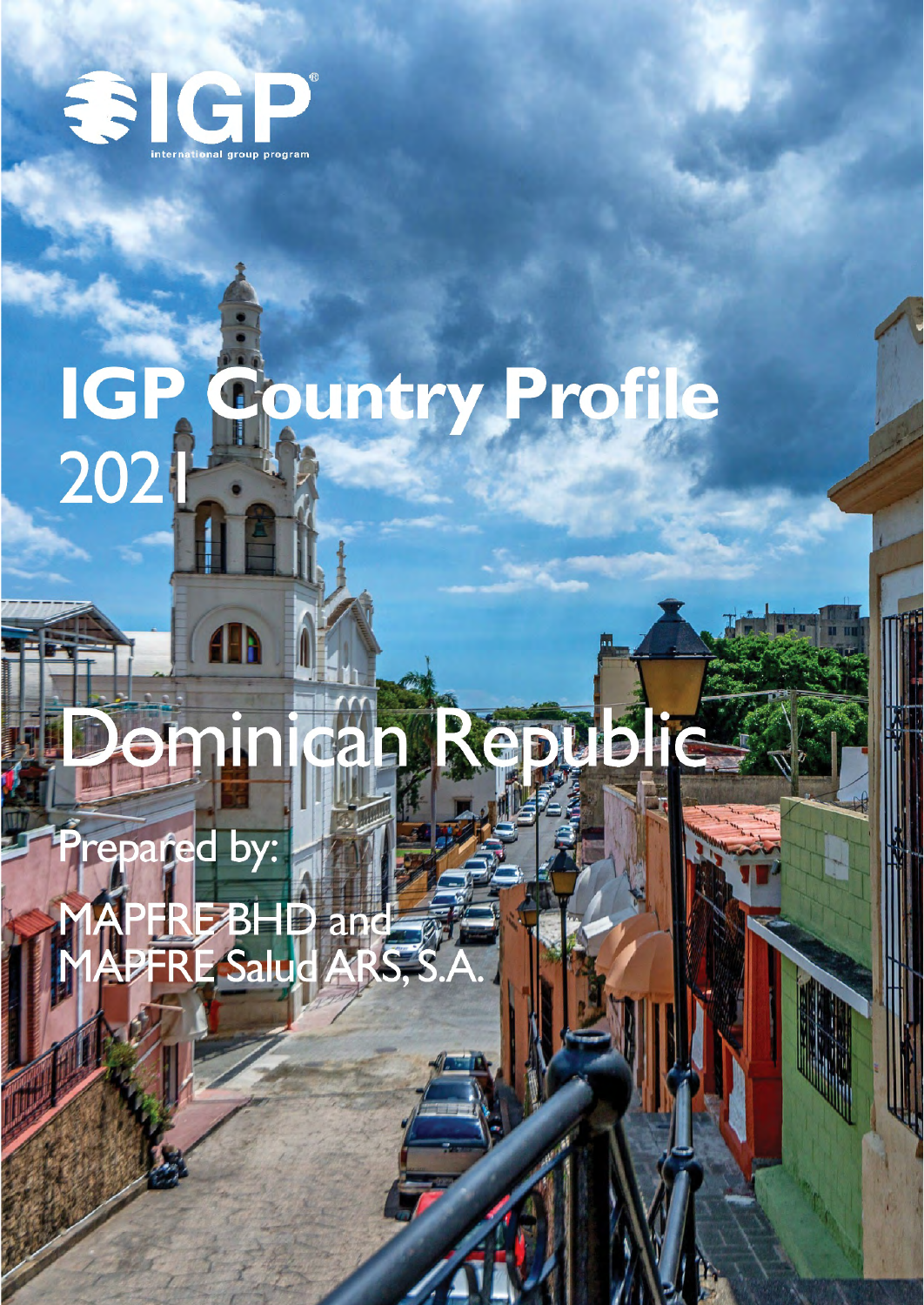

## **Preface**

This Country Profile has been prepared by **MAPFRE BHD Compañía de Seguros, S.A. \ MAPFRE Salud ARS, S.A.** for the International Group Program (IGP).

The International Group Program (IGP) is a network of major life insurance companies (Network Partners) operating throughout the world, who work together to meet the group insurance and pension needs of international corporations and their affiliates, branches, and subsidiaries.

Since 1967, the International Group Program has been an industry leader in the field of international benefits management, serving more multinational companies than any other network. IGP is represented in around 70 countries throughout the world and is known for the flexibility and quality of service we provide to our clients.

Working closely with our headquarters' staff in Boston and our regional offices in Brussels and Singapore, IGP Network Partners offer corporate clients the advantages of experienced local insurance management coupled with the resources of a professionally trained staff that specializes in international employee benefits.

IGP is managed by John Hancock Life Insurance Company (U.S.A.), the U.S. operation of Manulife Financial Corporation, a leading financial services group based in Toronto, Canada. Manulife offers its clients a diverse range of financial protection products and wealth management services. Both Manulife Financial and John Hancock are internationally recognized brands that have stood for financial strength and integrity for more than a century.

*The information contained in the IGP Country Profiles is considered proprietary and any material extracted from a profile must be attributed to IGP.*

### **John Hancock Financial**

P.O. Box 111, Boston, Massachusetts 02117 United States

- T + 1 617-572-8677
- E igpinfo@jhancock.com
- W www.igpinfo.com

*The information provided under this document is for educational purposes only and is not intended as a substitute for professional advice. While our Network*  Partners work hard to verify the information provided, we cannot guarantee there *are no inadvertent errors. The information included in this document is subject to change without notice.*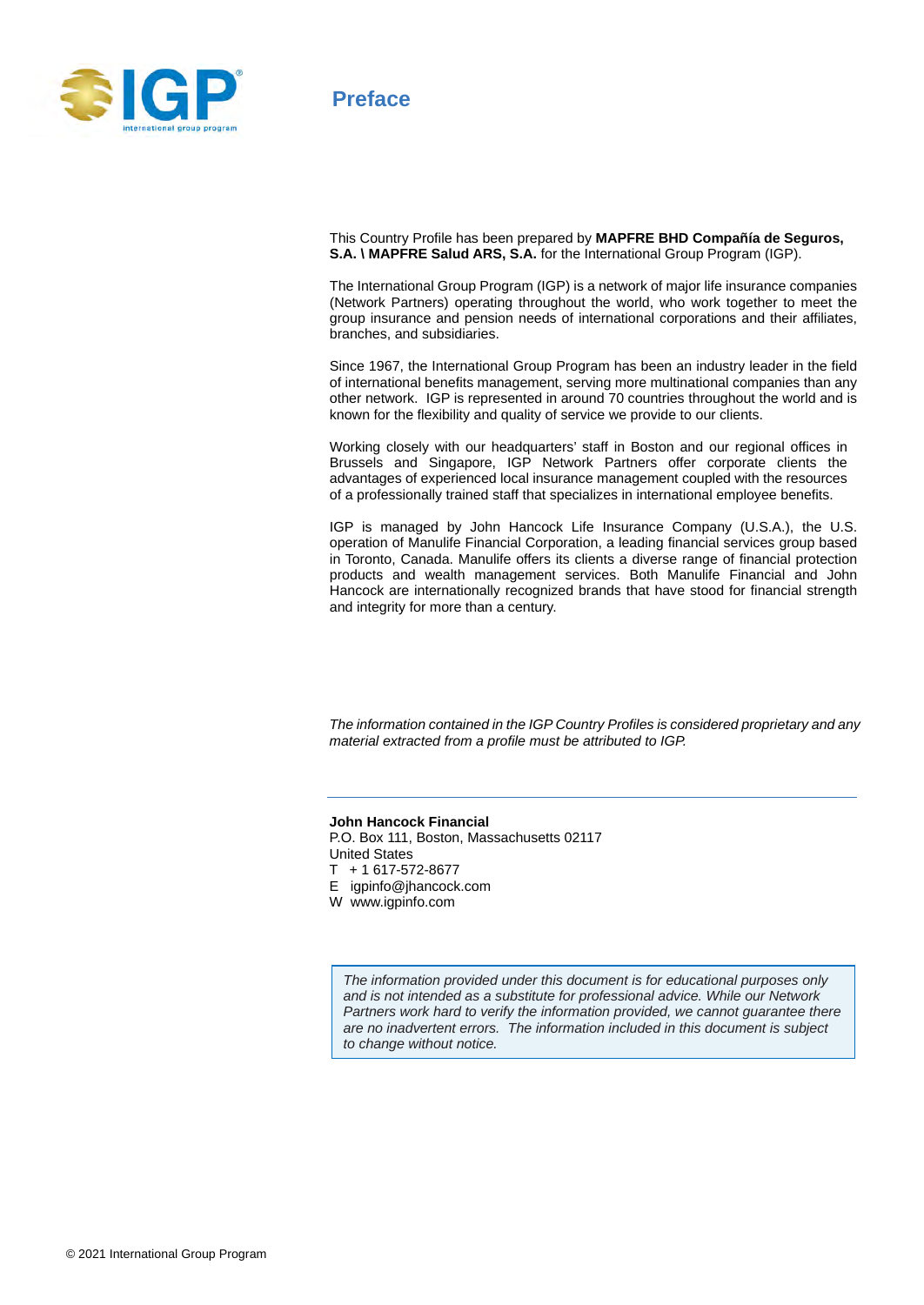

# **Table of Contents**

### YOUR LOCAL LINK TO IGP IN DOMINICAN REPUBLIC

MAPFRE BHD Compañía de Seguros, S.A. \ MAPFRE Salud ARS, S.A. 4

### CUSTOMARY PRIVATE EMPLOYEE BENEFITS & SOCIAL SECURITY BENEFITS

| Introduction                              | 5                 |
|-------------------------------------------|-------------------|
| <b>Social Security Contribution Rates</b> | 5                 |
| Life Benefits                             | 8                 |
| <b>Disability Benefits</b>                | 9                 |
| Survivor's Benefits                       | 11                |
| <b>Medical Benefits</b>                   | $12 \overline{ }$ |
| <b>Retirement Benefits</b>                | 13                |
| <b>WORKERS' COMPENSATON</b>               | 14                |
| <b>LABOR CODE</b>                         | 16                |
| <b>TAXATION</b>                           | 18                |
| SAMPLE EMPLOYEE BENEFIT PLANS             | 19                |
| <b>USEFUL LINKS</b>                       | 23                |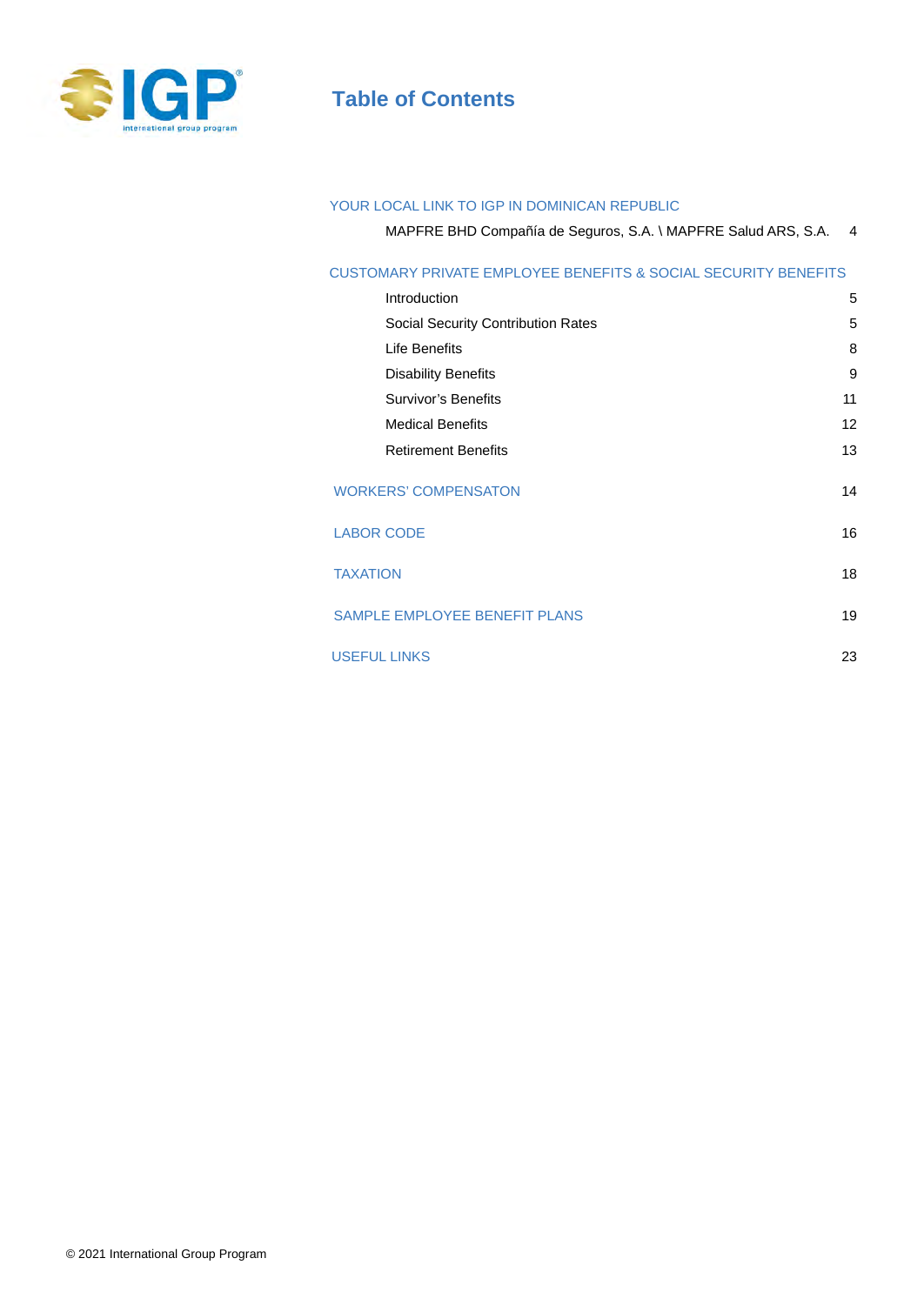

**Your Local Link to IGP in the Dominican Republic: MAPFRE BHD Compañía de Seguros, S.A. MAPFRE Salud ARS, S.A.**

### **MAPFRE BHD Compañía de Seguros, S.A. \ MAPFRE Salud ARS, S.A. The IGP Network Partner in the Dominican Republic**

**MAPFRE BHD Compañía de Seguros, S.A.** ranks among the top five insurance companies in the Dominican Republic in terms of market share and is jointly owned by the Mapfre Group and Centro Financiero BHD. It offers both group and individual insurance and has made significant investments in the development of new products, as well as technology designed to enhance customer service. Mapfre BHD is the first and only financial company in the Dominican Republic with an AAA (dom) rating, given by Fitch Ratings.

Centro Financiero BHD is one of the most prominent financial services groups in the Dominican Republic. It is comprised of several companies, including Banco BHD, the thirdlargest commercial bank in the country.

MAPFRE is the largest foreign insurance group in Latin America and the largest insurance company in its home country, Spain. The MAPFRE Group was founded in 1933 and offers insurance, reinsurance and financial services. It is a *Fortune Global 500* company and has a presence in more than 47 countries. It is one of the ten largest insurance groups in Europe based on premium volume. MAPFRE S.A., the group's parent and holding company, is listed on the Madrid and Barcelona stock exchanges, as well as the following indices: IBEX 35, Dow Jones Stoxx Insurance, Dow Jones Sustainability (Europe and World), MSCI Spain, FTSE All-World, FTSE Developed Europe, FTSE4Good and FTSE4Good IBEX.

MAPFRE BHD Compañía de Seguros has over 350 employees and over 600 sales agents and 595 brokers. It has been an IGP Network Partner since 1998.

**MAPFRE Salud ARS, S.A.** is a Health Risk Administrator created by Centro Financiero BHD to provide health services via an extensive network of medical providers. With the goal of being recognized as one of the best Health Risk Administrators in the Dominican Republic, substantial investments in qualified personnel, equipment and information technology were made in the establishment of MAPFRE Salud ARS.

Known for providing a high level of service, MAPFRE Salud ARS has extended its customer service hotline so that clients can obtain information on issues related to their health coverage 24 hours a day, seven days a week. It also offers many services to both clients and providers via the internet.

MAPFRE Salud ARS was established in 2003 and joined the International Group Program that year.

### **Key Products**

### **Life**

- Life
- Accidental Death and Dismemberment
- Permanent and Total Disability
- Dependent Life
- Optional Supplemental Life

### **Medical**

- Cash Flow Medical
- **Dental**
- Hospital and Surgical
- Major Medical

### **Pensions**

• Managed Funds for Private Pensions

Additional information on MAPFRE BHD Compañía de Seguros and MAPFRE Salud ARS, S.A. is available at: [www.mapfrebhd.com.d](http://www.bhd.com.do/)o an[d www.arspalic.com.do.](http://www.arspalic.com.do/) *(Information in Spanish.)*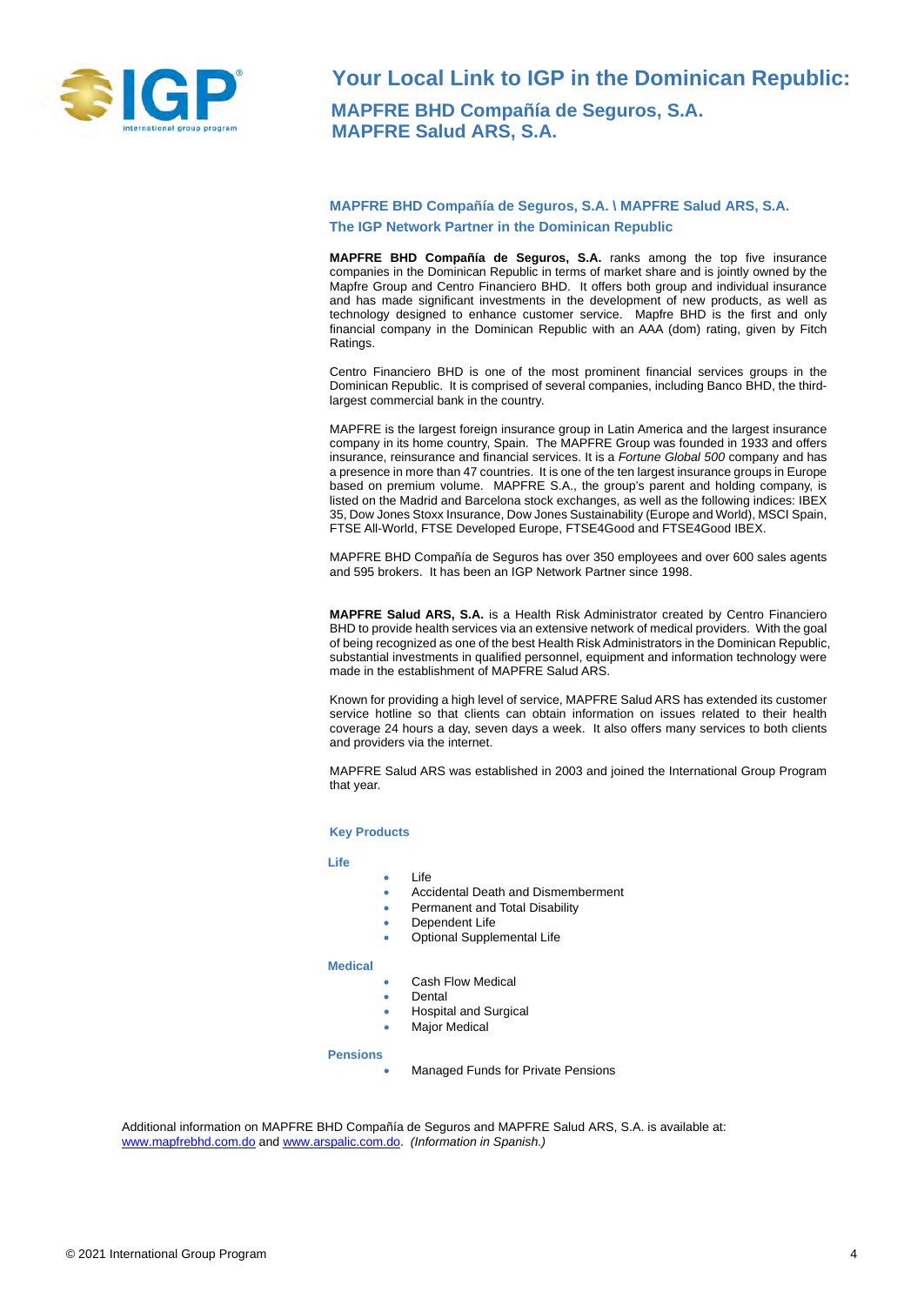

### <span id="page-4-0"></span>**Introduction:** *Social Security Reform – Law No. 87-01*

In 2001, reform (Law No. 87-01) was enacted to establish a social security system to regulate all public and private institutions that perform activities related to social security. It became effective in 2003.

Access to this system is open to all citizens of the Dominican Republic, as well as to legal residents in the Dominican territory.

The 1st pillar of the retirement provision consists of a pay-as-you-go social security program. The new mandatory 2nd pillar is made up of individual retirement accounts that are privately managed by Pension Fund Administrators (AFPs).

The pay-as-you-go system covers those workers 45 years of age or older in 2003 and who chose to remain in the system, as well as private-sector employees who began receiving their pension benefits prior to 2003.

In 2003, the pay-as-you-go system for private-sector employees was closed to new participants and is being phased out.

### *New Dominican Social Security System (IDSS)*

The new Dominican Social Security System (IDSS) regulates all Pension Fund Administrators (AFPs), Health Risk Administrators (ARS) and Health Services Providers (PSS) that operate in the Dominican Republic. All related functions including membership, payment, and provision of benefits and services are handled exclusively by the National Council for Social Security Fund (CNSS).

The following three types of insurance benefits – all regulated by CNSS – are provided:

- Family and Health Insurance
- Old-Age, Disability and Survivors' Benefits
- Worker's Compensation

Social Security reforms relating to retirement benefits introduced three pillars:

- Pay-as-You-Go Retirement Program (administered by Social Security) being phased out.
- Mandatory Second Pillar consisting of personal retirement accounts that are managed by Pension Fund Administrators (AFPs)
- An individual's own resources

The new public health system (SFS) established by Law 87-01, which became effective on September 1, 2007, provides universal health coverage via health care providers (ARS).

While the health plan offered under the new system is a basic plan that covers almost all types of medical needs, there are some limitations and exclusions that could be covered by a supplementary medical plan paid for by the insureds.

In anticipation of the new public health system, the Centro Financiero BHD, the main shareholder of Compañía de Seguros Palic, created MAPFRE Salud ARS, a new company dedicated to offering health services to clients, including members of prepaid and basic health plans.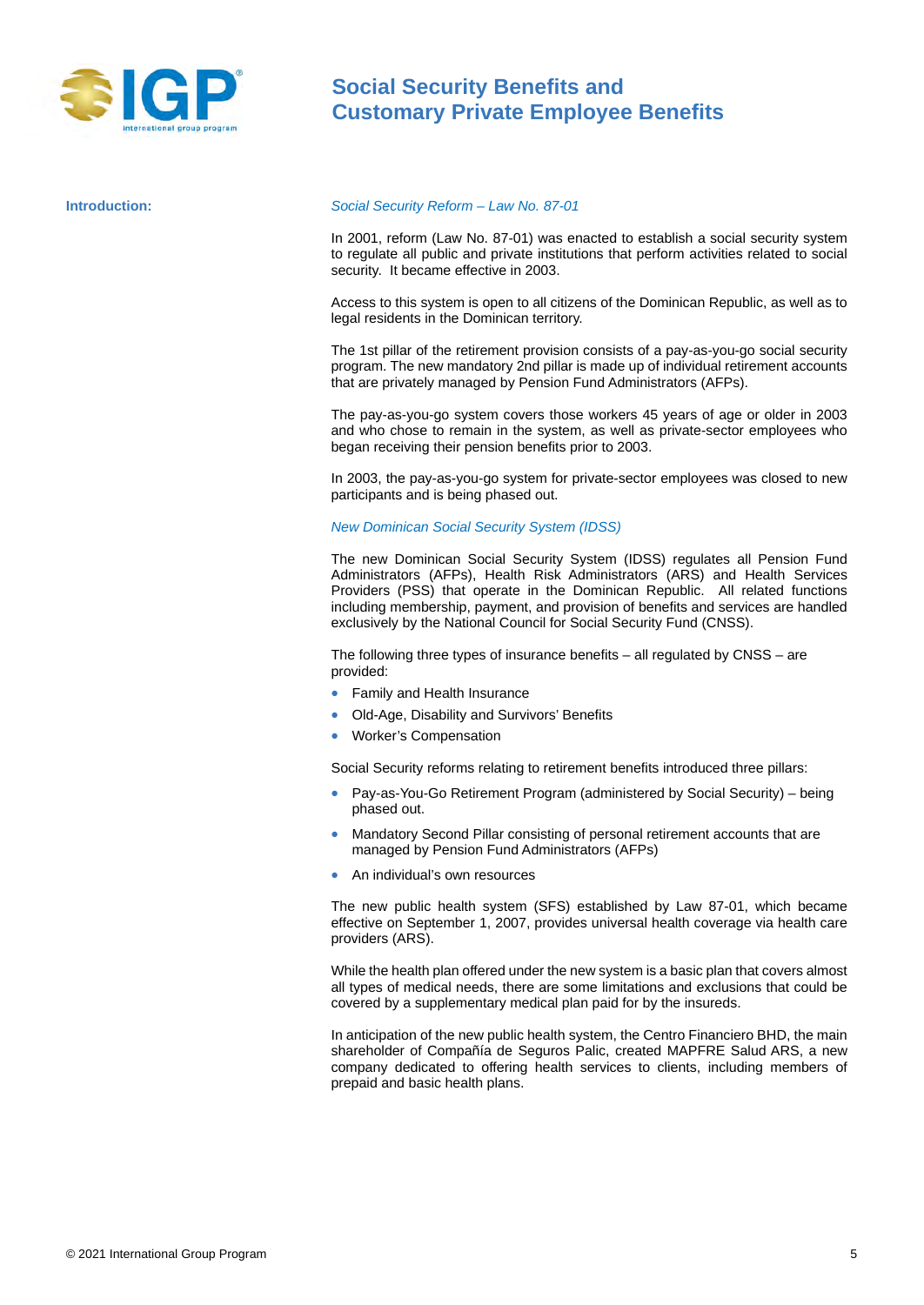

### **Eligibility:** *Mandatory Individual Account:*

All private-sector employees who entered the workforce after June 2003 are required to participate. Participation is voluntary for citizens living overseas, public-sector employees and private-sector employees older than 45 years of age as of 2003. Selfemployed workers are exempt.

### *Social Assistance:*

All severely disabled, indigent, unemployed and self-employed people with income below the legal monthly minimum wage.

On December 7, 2021, a 21% increase was approved to the minimum salary for employees in the Free Trade Zone. Effective January 1, 2022, the new minimum salary was DOP 13,915.

Outside of the Free Trade Zones, the monthly minimum wage depends on the size of the company as follows (updated July 14, 2021):

| DOP 21,000 | Large companies (over 150 workers and over DOP 202 million in<br>annual sales) |
|------------|--------------------------------------------------------------------------------|
|            |                                                                                |
| DOP 19,250 | Medium size companies (51-150 workers, annual sales of                         |
|            | DOP 54 million - DOP 202 million)                                              |
| DOP 12,900 | Small companies (11-50 workers, annual sales of                                |
|            | DOP $8 - DOP$ 54 million)                                                      |
| DOP 11,900 | Micro companies (up to 10 workers, gross annual sales of up to                 |
|            | DOP 8 million                                                                  |
|            |                                                                                |

In cases where a company meets the criteria for different size classifications, the larger classification will apply.

The minimum wage for field workers or farmers is DOP 500.00 per day.

### **Contributions:** *Mandatory Individual Account*

| <b>Type of Benefit</b>                       | % Employer | % Employee | <b>Total</b> | <b>2021 Caps</b> |
|----------------------------------------------|------------|------------|--------------|------------------|
| <b>Health Care</b>                           | 7.09       | 3.04       | 10.13        | DOP 134,820.00   |
| Old-age, disability and<br>survivor pensions | 7.10       | 2.87       | 9.97         | DOP 269.640.00   |
| Occupational Injury                          | $1.10*$    | 0          | 1.10         | DOP 53,928.00    |
| Total                                        | 15.29      | 5.91       | 21.20        |                  |

\*Occupational Injury: Contributions are based on degree of risk.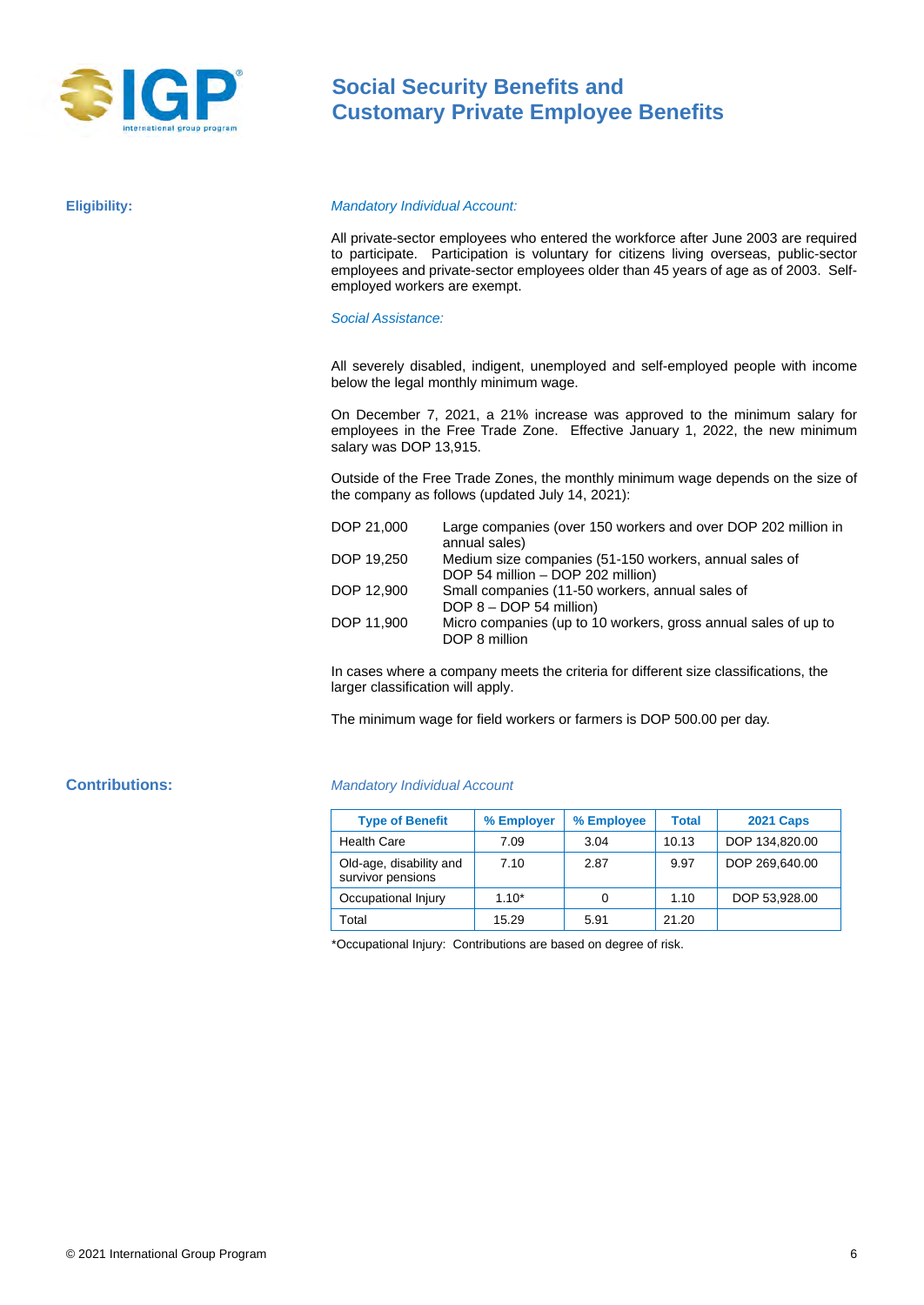

### *Total contributions are distributed as follows:*

| <b>Old-Age, Disability and</b><br><b>Survivors' Pensions (AFP)</b> |                                                  | <b>Family &amp; Health (SFS)</b> |                                                                 |
|--------------------------------------------------------------------|--------------------------------------------------|----------------------------------|-----------------------------------------------------------------|
| 8%                                                                 | Individual's account                             | 9.53%                            | Individual's health<br>benefit                                  |
| 1%                                                                 | Life insurance for the Individual                | 0.1%                             | Daycare & nurseries                                             |
| 0.4%                                                               | Social Solidarity Fund                           | 0.43%                            | Maternity and other<br>allowances                               |
| 0.5%                                                               | Basic Commission for the AFP                     |                                  |                                                                 |
| 0.07<br>℅                                                          | Maintenance of the<br>Superintendent of Pensions | 0.07%                            | Maintenance of the<br>Superintendent of<br>Health & Labor Risks |

The maximum Social Security contributions are based on the minimum monthly salary (MMS) as follows:

Pensions: 20 x MMS Healthcare: 10 x MMS Labor Risk: 4 x MMS

### *Social Assistance Program*

Cost of the social assistance program is borne by the Government.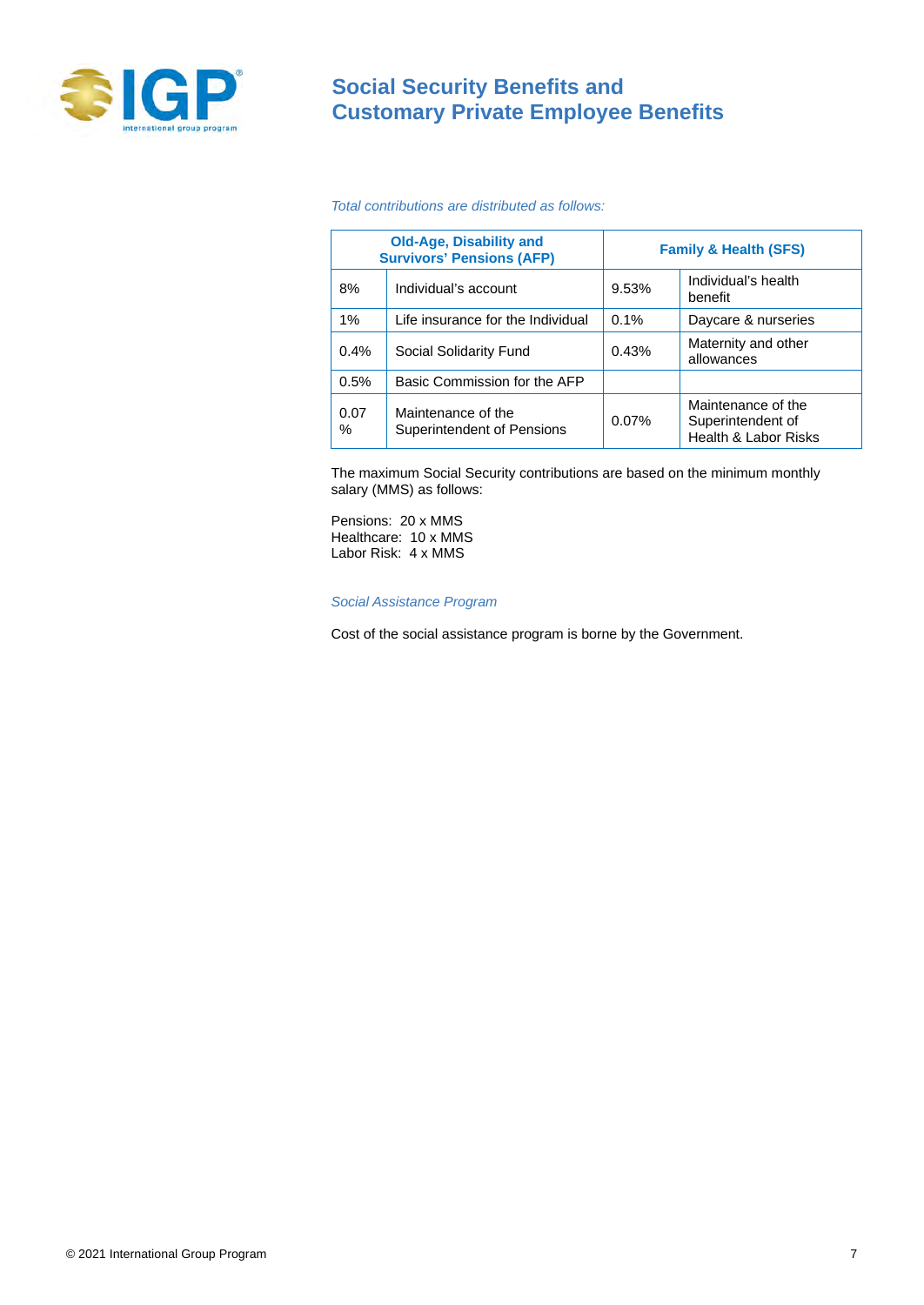

| <b>LIFE BENEFITS</b>                                        |                                                                                                                          |  |  |
|-------------------------------------------------------------|--------------------------------------------------------------------------------------------------------------------------|--|--|
| <b>Social Security Benefits</b>                             | <b>Customary Private Employee Benefits</b>                                                                               |  |  |
| Please see <b>Survivors' Benefits</b> for more information. | <b>Eligibility</b>                                                                                                       |  |  |
|                                                             | The insured must be between the ages of 18 and 75.                                                                       |  |  |
|                                                             | <b>Death Benefit</b>                                                                                                     |  |  |
|                                                             | An amount equal to 12-26 times monthly salary subject to a<br>minimum of DOP 100,000 and a maximum of<br>DOP 22,000,000. |  |  |
|                                                             | The benefit is reduced by 50% when the insured attains age<br>65. The benefit is excluded at age 75.                     |  |  |
|                                                             | <b>Accidental Death and Dismemberment</b>                                                                                |  |  |
|                                                             | An amount equal to the death benefit. The benefit is excluded<br>at age 75.                                              |  |  |
|                                                             | <b>Permanent and Total Disability</b>                                                                                    |  |  |
|                                                             | An amount equal to the death benefit. The benefit is excluded<br>at age 65.                                              |  |  |
|                                                             | <b>Burial Benefits</b>                                                                                                   |  |  |
|                                                             | In the event of death, the survivor receives financial assistance<br>to help defray the cost of burial expenses.         |  |  |
|                                                             |                                                                                                                          |  |  |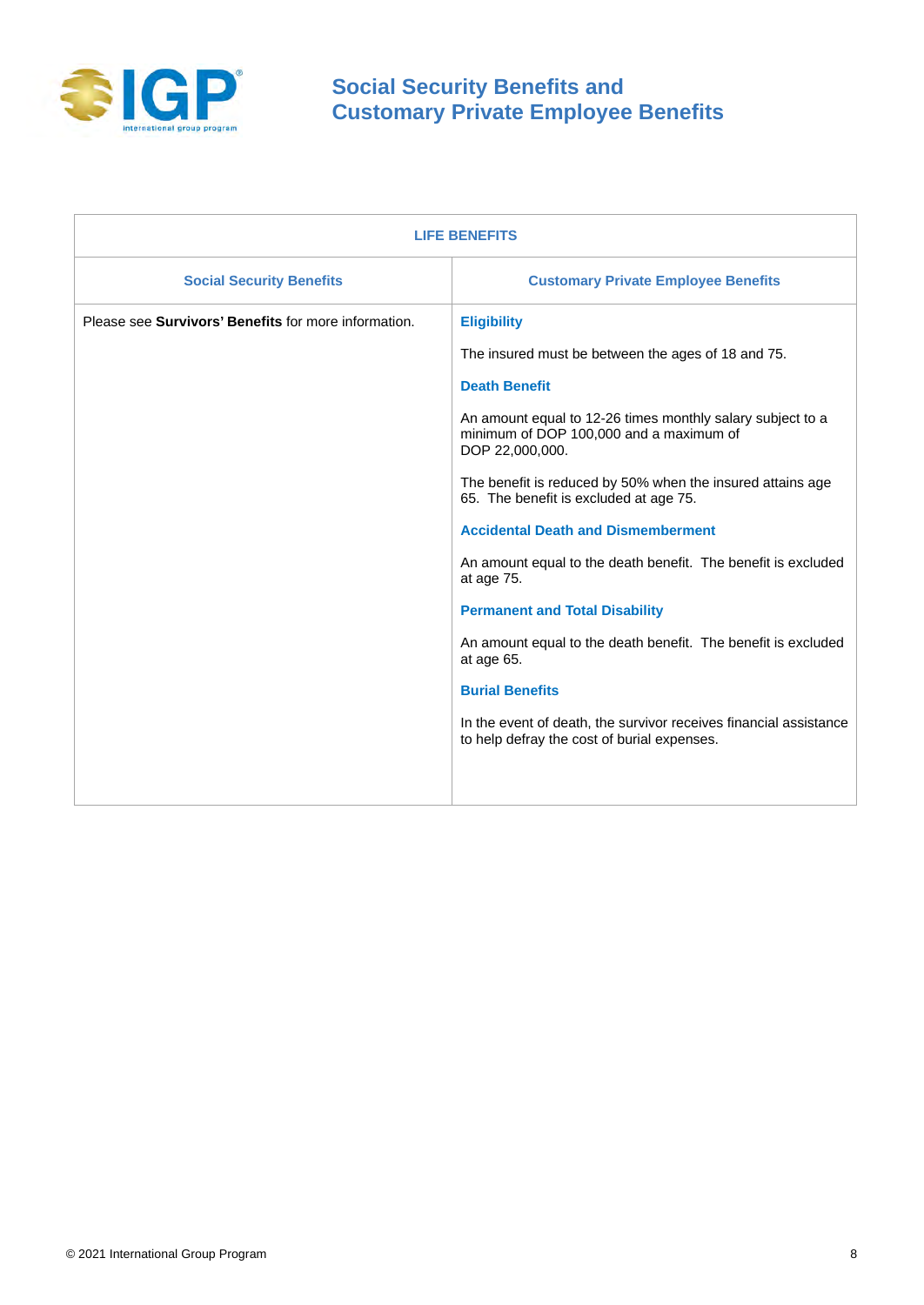

| <b>DISABILITY BENEFITS</b>                                                                                                                                                                                                                                                |                                                                                                                                                  |  |  |
|---------------------------------------------------------------------------------------------------------------------------------------------------------------------------------------------------------------------------------------------------------------------------|--------------------------------------------------------------------------------------------------------------------------------------------------|--|--|
| <b>Social Security Benefits</b>                                                                                                                                                                                                                                           | <b>Customary Private Employee Benefits</b>                                                                                                       |  |  |
| <b>Mandatory Individual Account</b>                                                                                                                                                                                                                                       | <b>Eligibility</b>                                                                                                                               |  |  |
| <b>Long-Term Disability Income</b>                                                                                                                                                                                                                                        | The insured must be between the ages of 18 and 75.                                                                                               |  |  |
| The insured only qualifies for a total disability pension if he or<br>she is disabled as a result of a non-occupational accident or<br>sickness, and his or her earning capacity is reduced by two<br>thirds.<br>The disability benefit is equal to 66.77% of the indexed | <b>Death Benefit</b><br>An amount equal to 12-26 times monthly salary subject to a<br>minimum of DOP 100,000 and a maximum of<br>DOP 22,000,000. |  |  |
| average salary of the insured in the last three years<br>immediately prior to becoming disabled.                                                                                                                                                                          | The benefit is reduced by 50% when the insured attains age<br>65. The benefit is excluded at age 75.                                             |  |  |
| Disability payments are financed by disability insurance and<br>are payable until retirement or death.                                                                                                                                                                    | <b>Accidental Death and Dismemberment</b>                                                                                                        |  |  |
| In addition, the insurance company will pay a monthly<br>contribution to the insured's individual account until                                                                                                                                                           | An amount equal to the death benefit. The benefit is<br>excluded at age 75.                                                                      |  |  |
| retirement or death.                                                                                                                                                                                                                                                      | <b>Permanent and Total Disability</b>                                                                                                            |  |  |
| The disability pension ceases at normal retirement age; at<br>which time, the insured can use the funds in his/her<br>individual account to purchase an annuity or make                                                                                                   | An amount equal to the death benefit. The benefit is<br>excluded at age 65.                                                                      |  |  |
| withdrawals.<br><b>Partial Disability</b>                                                                                                                                                                                                                                 | <b>Burial Benefits</b><br>In the event of death, the survivor receives financial                                                                 |  |  |
| If the loss of earnings capacity is more than 50% but less<br>than 66.7%, the benefit is 30% of the indexed average salary<br>in the last three years immediately prior to the disability.                                                                                | assistance to help defray the cost of burial expenses.                                                                                           |  |  |
| There is no maximum or minimum disability pension. Benefit<br>payments will be adjusted according to changes in the<br>consumer price index.                                                                                                                              |                                                                                                                                                  |  |  |
| <b>Short-Term Disability</b>                                                                                                                                                                                                                                              |                                                                                                                                                  |  |  |
| Cash benefits for sickness are provided by social insurance.                                                                                                                                                                                                              |                                                                                                                                                  |  |  |
| The insured must have contributed for at least 12 months or<br>be receiving a pension. The benefit is 60% of earnings in<br>the previous six months (40% if the insured is hospitalized)<br>and is paid for up to 26 weeks.                                               |                                                                                                                                                  |  |  |
| There is a three-day waiting period.                                                                                                                                                                                                                                      |                                                                                                                                                  |  |  |
| If, at the end of 26 weeks of receiving short-term benefits,<br>the insured continues to be disabled, he or she may be<br>classified as totally disabled.                                                                                                                 |                                                                                                                                                  |  |  |
| <b>Social Assistance</b>                                                                                                                                                                                                                                                  |                                                                                                                                                  |  |  |
| A disability pension is paid to individuals of any age who are<br>classified as needy and severely disabled. The benefit is<br>means-tested.                                                                                                                              |                                                                                                                                                  |  |  |
| The disability pension is 60% of the legal monthly minimum                                                                                                                                                                                                                |                                                                                                                                                  |  |  |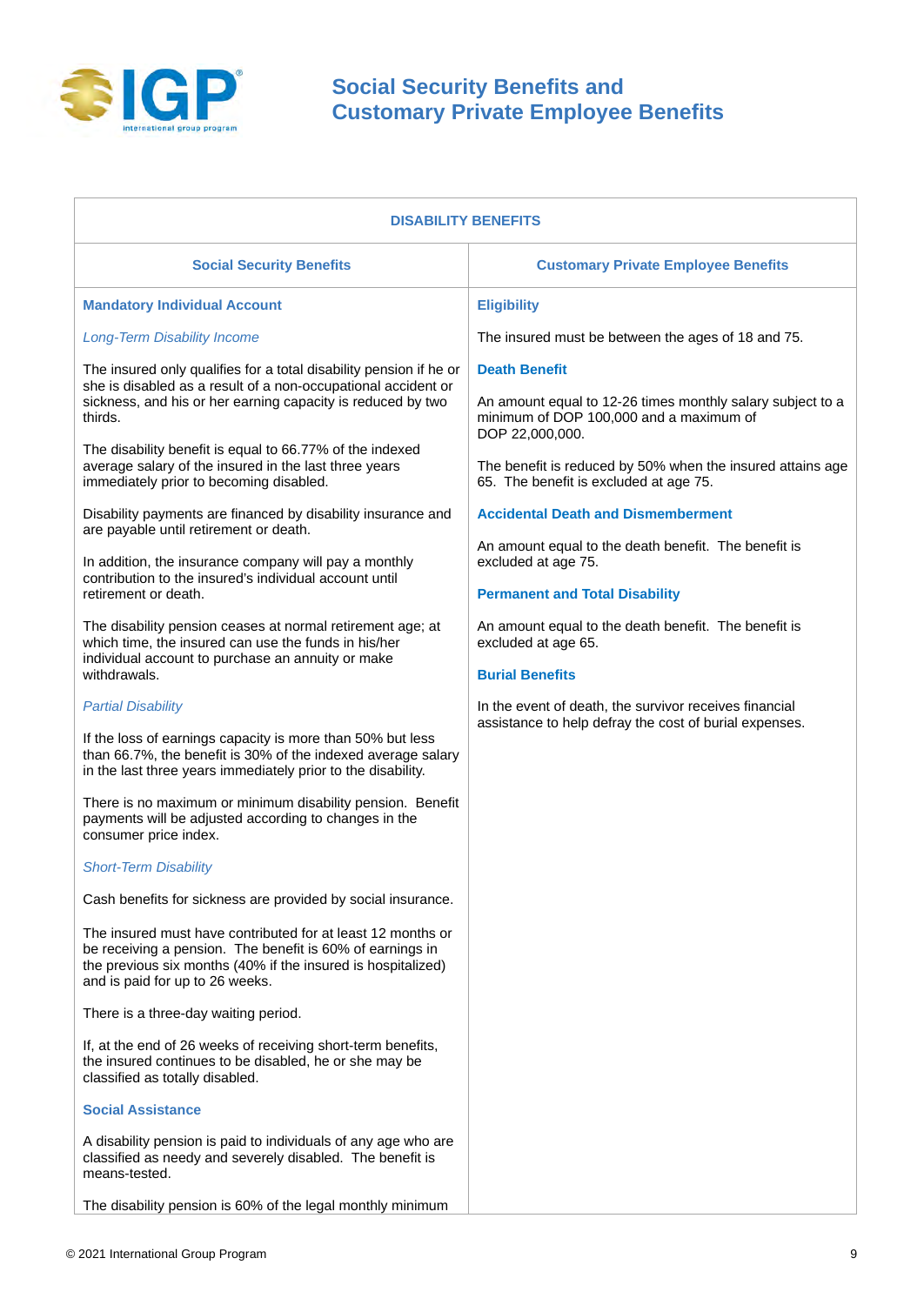

wage for public-sector employees. In addition, a Christmas Bonus is paid.

In February 2014, the CNSS enacted Resolution No. 335-01 whereby all pensions (Old-Age, Survivors and Disability) will be indexed every two years to parallel the increase in the legal monthly minimum wage. This will help to ensure that pensioners can afford to purchase a certain level of goods and services.

### **Sickness and Maternity:**

Cash benefits for sickness and maternity are provided by social insurance.

### *Contributions*

| Employer: | 7.09% of covered payroll  |
|-----------|---------------------------|
| Insured:  | 3.04% of covered earnings |
| State:    | 2.0%                      |

The maximum earnings used to calculate contributions are 10 times the legal monthly minimum wage. There is no minimum earnings limit for calculating contributions.

### *Cash Sickness Benefit*

The insured must have contributed for at least 12 months or be receiving a pension. The benefit is 60% of earnings in the previous six months (40% if the insured is hospitalized) and is paid for up to 26 weeks. There is a three-day waiting period.

### *Cash Maternity Benefit:*

The insured must have contributed for eight months in the 12 months before childbirth or not been working during the previous 12 months. The insured receives three months of earnings that is paid six weeks before childbirth and six weeks after the expected date of birth.

The insured receives three months of earnings that is paid six weeks before childbirth and six weeks after the expected date of birth. Should the insured's salary be less than three times the minimum national wage, an allowance is paid for up to 12 months for nourishment of the newborn.

Dependent wives are entitled to benefits, provided the insured employee has made at least 30 weekly contributions during the ten-month period prior to the delivery date.

Maternity benefits are provided via the national healthcare system and include:

- Prenatal, delivery, postnatal care
- Medical care
- Hospitalization (Ambulatory)
- **Pharmaceuticals**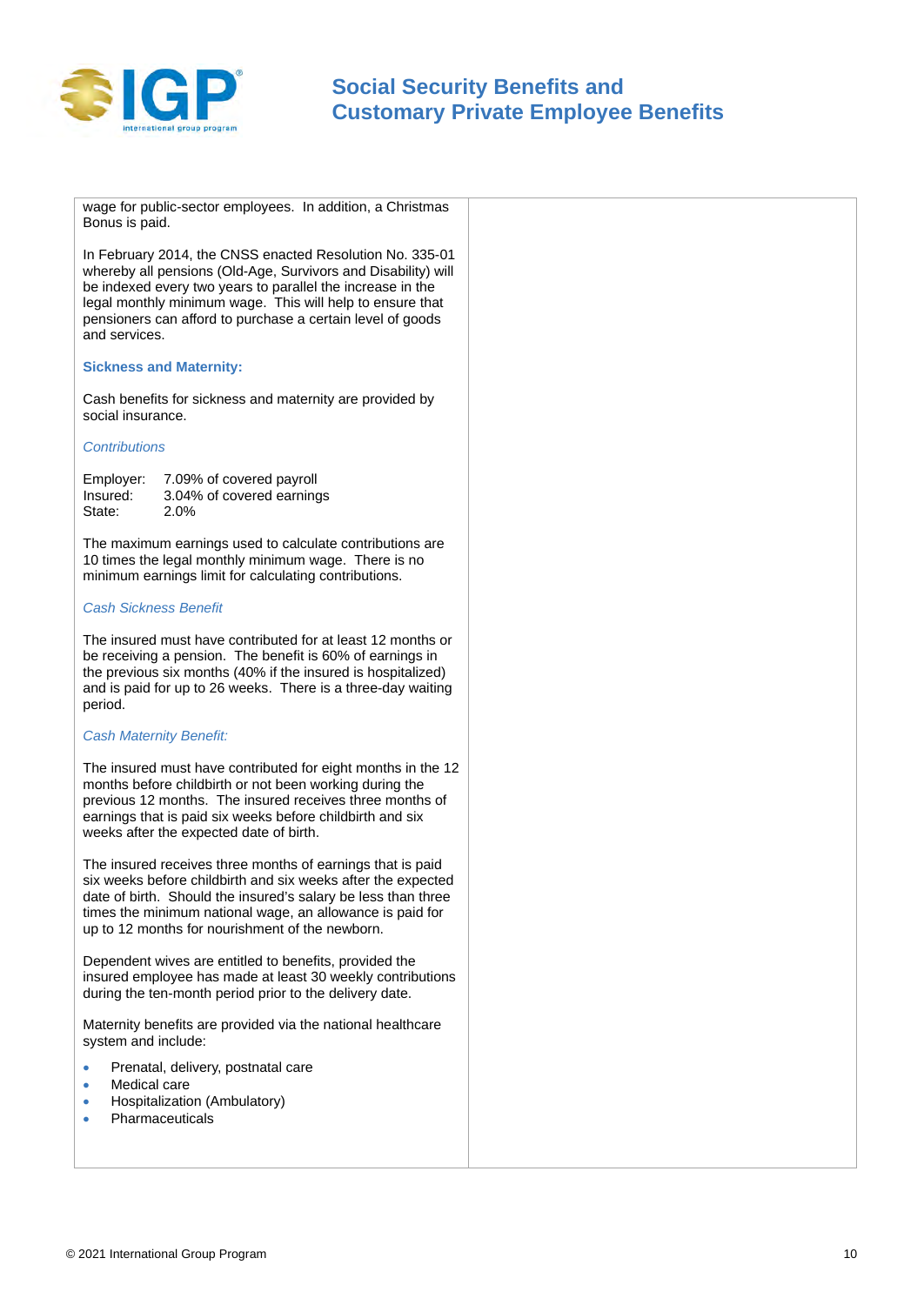

| <b>SURVIVORS' BENEFITS</b>                                                                                                                                                                                                                                                                                                          |                                                      |  |  |
|-------------------------------------------------------------------------------------------------------------------------------------------------------------------------------------------------------------------------------------------------------------------------------------------------------------------------------------|------------------------------------------------------|--|--|
| <b>Social Security Benefits</b>                                                                                                                                                                                                                                                                                                     | <b>Customary Private Employee Benefits</b>           |  |  |
| <b>Mandatory Individual Account</b>                                                                                                                                                                                                                                                                                                 | Please see Survivors' Benefits for more information. |  |  |
| A benefit of 60% of the deceased's indexed average salary<br>earned during the three years prior to death.                                                                                                                                                                                                                          |                                                      |  |  |
| If the surviving spouse is over age 55, the pension is payable<br>for life; if the surviving spouse is between ages 50-55, the<br>pension is payable for six years; and if the surviving spouse<br>is under age 50, the pension is payable for five years.                                                                          |                                                      |  |  |
| The surviving spouse must share the benefit with surviving<br>children under age 18 (21 if full-time student and no age limit<br>if child is disabled). The spouse receives 50%, and the<br>remaining 50% is split among eligible orphans.                                                                                          |                                                      |  |  |
| There is no maximum or minimum disability pension. Benefit<br>payments will adjust according to changes in the consumer<br>price index.                                                                                                                                                                                             |                                                      |  |  |
| <b>Social Assistance</b>                                                                                                                                                                                                                                                                                                            |                                                      |  |  |
| A survivors' benefit is paid to needy survivors, including:<br>spouses or partners, unmarried children under age 18 or 21<br>if a full-time student. There is no age limit for disabled<br>orphans.                                                                                                                                 |                                                      |  |  |
| The benefit is equal to 60% of the legal monthly minimum<br>wage for public-sector employees and is means-tested. A<br>Christmas Bonus is also paid.                                                                                                                                                                                |                                                      |  |  |
| In February 2014, the CNSS enacted Resolution No. 335-01<br>whereby all pensions (Old-Age, Survivors and Disability) will<br>be indexed every two years to parallel the increase in the<br>legal monthly minimum wage. This will help to ensure that<br>pensioners can afford to purchase a certain level of goods<br>and services. |                                                      |  |  |
|                                                                                                                                                                                                                                                                                                                                     |                                                      |  |  |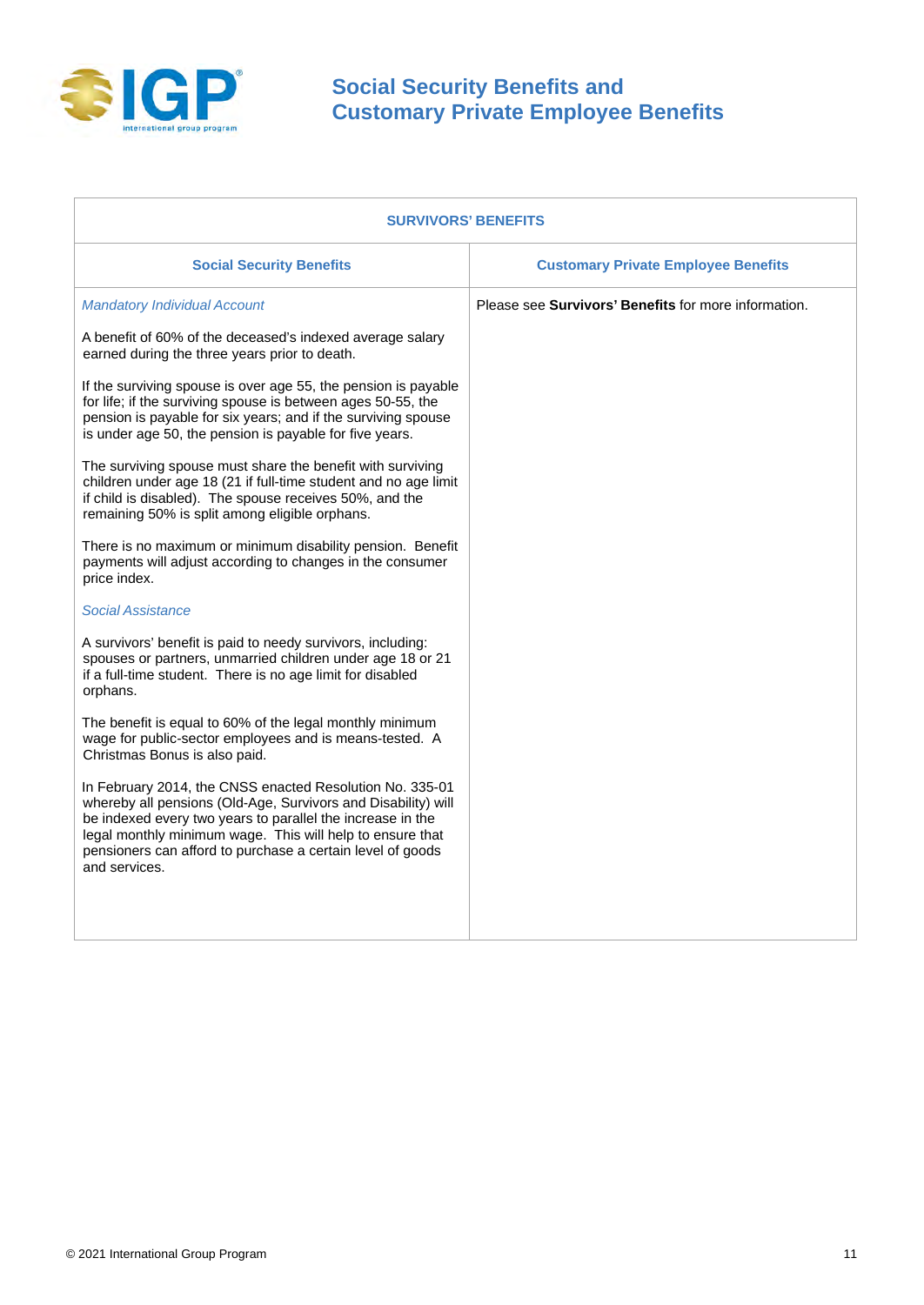

| <b>MEDICAL BENEFITS</b>                                                                                                                                                                                                                                                                                                                                                                                                                                                                                                                 |                                                                                                                                                                                                                                                                 |  |  |
|-----------------------------------------------------------------------------------------------------------------------------------------------------------------------------------------------------------------------------------------------------------------------------------------------------------------------------------------------------------------------------------------------------------------------------------------------------------------------------------------------------------------------------------------|-----------------------------------------------------------------------------------------------------------------------------------------------------------------------------------------------------------------------------------------------------------------|--|--|
| <b>Social Security Benefits</b>                                                                                                                                                                                                                                                                                                                                                                                                                                                                                                         | <b>Customary Private Employee Benefits</b>                                                                                                                                                                                                                      |  |  |
| <b>Medical Benefits</b>                                                                                                                                                                                                                                                                                                                                                                                                                                                                                                                 | <b>Group Health Insurance</b>                                                                                                                                                                                                                                   |  |  |
| Medical benefits are provided to all citizens of the Dominican<br>Republic via a system of universal health care (SFS)<br>established by Law 87-01, which became effective on<br>September 1, 2007.                                                                                                                                                                                                                                                                                                                                     | While the health plan offered under Social Security System<br>is a basic plan that covers almost all types of medical<br>needs, there are some limitations and exclusions that could<br>be covered by a supplementary medical plan paid for by the<br>insureds. |  |  |
| Health coverage is provided via health care organizations<br>Health Risk Administrators (ARS) and Health Services<br>Providers (PSS) that operate in the Dominican Republic.                                                                                                                                                                                                                                                                                                                                                            | All employees may be included in a company's group health<br>plan.                                                                                                                                                                                              |  |  |
| All related functions including membership, payment, and<br>provision of benefits and services are handled exclusively<br>by the National Council for Social Security Fund (CNSS).                                                                                                                                                                                                                                                                                                                                                      | Benefits can include:<br>Daily Cash Hospital Benefit<br>Physician's Care - In-Hospital<br>$\bullet$                                                                                                                                                             |  |  |
| While the health plan offered under the new system is a<br>basic plan that covers almost all types of medical needs,<br>there are some limitations and exclusions that could be<br>covered by a supplementary medical plan paid for by the<br>insureds.                                                                                                                                                                                                                                                                                 | X-rays<br>$\bullet$<br><b>Laboratory Services</b><br>$\bullet$<br><b>Reimbursement for Surgery</b><br>Maternity<br>$\bullet$                                                                                                                                    |  |  |
| Benefits include:<br>Inpatient and outpatient care<br>$\bullet$<br>Surgical procedures<br>$\bullet$<br>Specialist care<br>$\bullet$<br>Maternity<br>$\bullet$<br>Pediatric care<br>$\bullet$<br><b>Preventive Care</b><br>۰<br>Medications and prescription drugs<br>$\bullet$<br>Prosthetic devices for the disabled<br>$\bullet$<br><b>Emergency services</b><br>$\bullet$<br>Some prescription drugs are reimbursed at 70% up to a<br>maximum per year. Basic medicines are free of charge for<br>those receiving Social Assistance. | Major Medical and Comprehensive medical plans may be<br>offered.<br>Basic up to Executive level plans are available.                                                                                                                                            |  |  |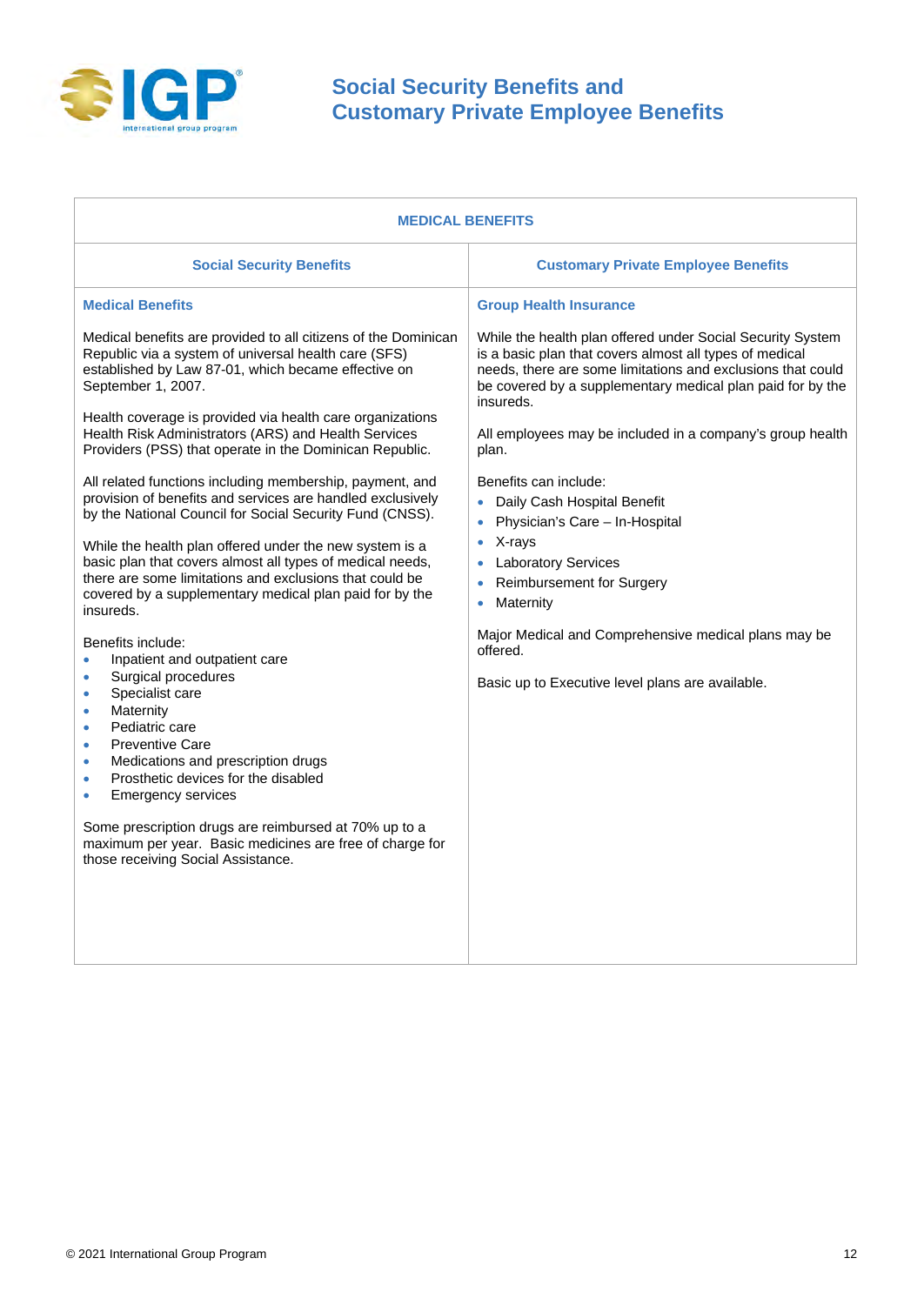

| <b>RETIREMENT BENEFITS</b>                                                                                                                                                                                                                                                                                                                                                                                                                                                                                                                                                                                                                                                                                                                                                                                                                                                                                                                                                                                                                                                                                                                                                                                                                                                                                                                                                                                                                                                                                                                                                                         |                                                                                                                                                                                                                                                                                                                                                                    |  |  |
|----------------------------------------------------------------------------------------------------------------------------------------------------------------------------------------------------------------------------------------------------------------------------------------------------------------------------------------------------------------------------------------------------------------------------------------------------------------------------------------------------------------------------------------------------------------------------------------------------------------------------------------------------------------------------------------------------------------------------------------------------------------------------------------------------------------------------------------------------------------------------------------------------------------------------------------------------------------------------------------------------------------------------------------------------------------------------------------------------------------------------------------------------------------------------------------------------------------------------------------------------------------------------------------------------------------------------------------------------------------------------------------------------------------------------------------------------------------------------------------------------------------------------------------------------------------------------------------------------|--------------------------------------------------------------------------------------------------------------------------------------------------------------------------------------------------------------------------------------------------------------------------------------------------------------------------------------------------------------------|--|--|
| <b>Social Security Benefits</b>                                                                                                                                                                                                                                                                                                                                                                                                                                                                                                                                                                                                                                                                                                                                                                                                                                                                                                                                                                                                                                                                                                                                                                                                                                                                                                                                                                                                                                                                                                                                                                    | <b>Customary Private Employee Benefits</b>                                                                                                                                                                                                                                                                                                                         |  |  |
| Applicable to Employees and Laborers                                                                                                                                                                                                                                                                                                                                                                                                                                                                                                                                                                                                                                                                                                                                                                                                                                                                                                                                                                                                                                                                                                                                                                                                                                                                                                                                                                                                                                                                                                                                                               | <b>Mandatory Individual Retirement Accounts</b>                                                                                                                                                                                                                                                                                                                    |  |  |
| <b>Old-Age Pension</b><br><b>Mandatory Individual Account</b>                                                                                                                                                                                                                                                                                                                                                                                                                                                                                                                                                                                                                                                                                                                                                                                                                                                                                                                                                                                                                                                                                                                                                                                                                                                                                                                                                                                                                                                                                                                                      | Privately managed by pension fund administrators (AFPs)<br>that are regulated by the Dominican Social Security<br>System (IDSS).                                                                                                                                                                                                                                   |  |  |
| The insured must be age 60 and made at least 30 years of<br>contributions. Once in receipt of a pension, the insured can<br>no longer remain in the workforce.<br>Early retirement is possible at age 55 if the insured has<br>enough funds in his or her individual account to finance a<br>pension equal to 150% of the minimum old-age pension.<br>The insured can also retire between the ages of 57 and 59 if<br>he or she is unemployed and has made at least 25 years of<br>contributions.<br>If the insured has contributed for less than 25 years, he or<br>she can receive a pension based on the funds accumulated<br>thus far or contribute until reaching the 25-year requirement.<br>A guaranteed minimum pension is paid to insureds 65 years<br>of age or older who have contributed for 25 years, but who<br>have insufficient funds in their account to receive the<br>minimum legal pension.<br><b>Social Assistance</b><br>An old-age social assistance pension is paid to needy<br>individuals over the age of 60 whose income falls below the<br>legal monthly minimum wage.<br>The benefit is equal to 60% of the legal monthly minimum<br>wage for public-sector employees and is means-tested. A<br>Christmas Bonus is also paid.<br>In February 2014, the CNSS enacted Resolution No. 335-01<br>whereby all pensions (Old-Age, Survivors' and Disability) will<br>be indexed every two years to parallel the increase in the<br>legal monthly minimum wage. This will help to ensure that<br>pensioners can afford to purchase a certain level of goods<br>and services. | Social Security reforms relating to retirement benefits<br>introduced three pillars:<br>Pay-as-You-Go Retirement Program (administered by<br>Social Security) - being phased out.<br>Mandatory Second Pillar consisting of personal<br>$\bullet$<br>retirement accounts that are managed by Pension<br>Fund Administrators (AFPs)<br>An individual's own resources |  |  |
|                                                                                                                                                                                                                                                                                                                                                                                                                                                                                                                                                                                                                                                                                                                                                                                                                                                                                                                                                                                                                                                                                                                                                                                                                                                                                                                                                                                                                                                                                                                                                                                                    |                                                                                                                                                                                                                                                                                                                                                                    |  |  |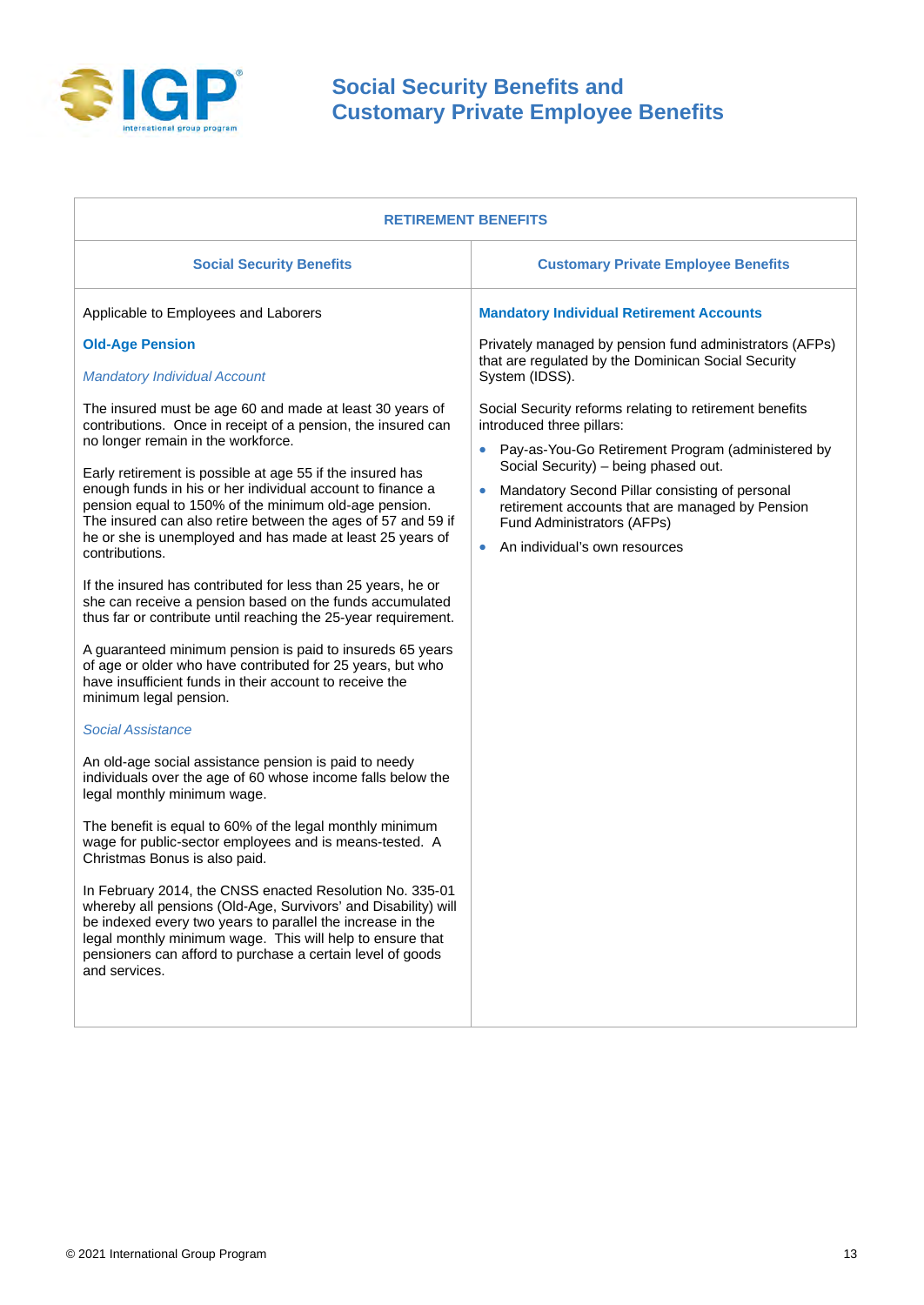

# **Workers' Compensation**

**Workers' Compensation (Occupational Benefits -** 

**Law 385):** Applicable to all employees regardless of salary except for the self-insured. There is no minimum qualifying period for work injury. Funding is paid by the employer and is based on an assessed degree of risk. The average contribution is 1.2% of covered payroll. There are no minimum earnings used to calculate contributions; the maximum earnings used in the calculation equal four times the minimum average national wage.

> In the event of an occupational accident or sickness, the insured is entitled to the following benefits:

Medical benefits:

Medical benefits are the same as provided under the national health plan, including: inpatient and outpatient care, emergency services, surgery, specialist care, prescription drugs and medications, as well as prosthetic devices required by the disabled.

Short-Term Disability:

Cash benefits are provided for temporary work-related disability.

• Long-Term Disability:

The benefit is based on four degrees of disability.

- Severe disability where person needs constant assistance: 100% of base salary is paid.
- Permanent and total disability (66.7%) where person is unable to work at any type of job: 70% of base salary is paid.
- Permanent and total disability (50%-66.7%) related to one's own occupation: 50% of base salary is paid.
- Permanent partial disability for one's current occupation (loss of up to 50% of earning capacity): A lump-sum benefit of five to ten times base salary is paid.

Benefits are calculated on base salary, which is the insured's average earnings during the six-month period prior to a work-related injury or disease. For workers with less than six months of earnings, the base salary is equal to 50% of total covered earnings.

Dismemberment:

The indemnity is determined according to a schedule.

Survivor's Benefits:

The survivor receives 50% of the deceased's pension if he or she is aged 45 or older or is disabled. If the widow or widower remarries, the pension ceases, and he or she receives a lump sum payment equal to two years of the deceased's pension. If the widow or widower is less than age 45, he or she is paid a lump sum equal to two years of the deceased's pension.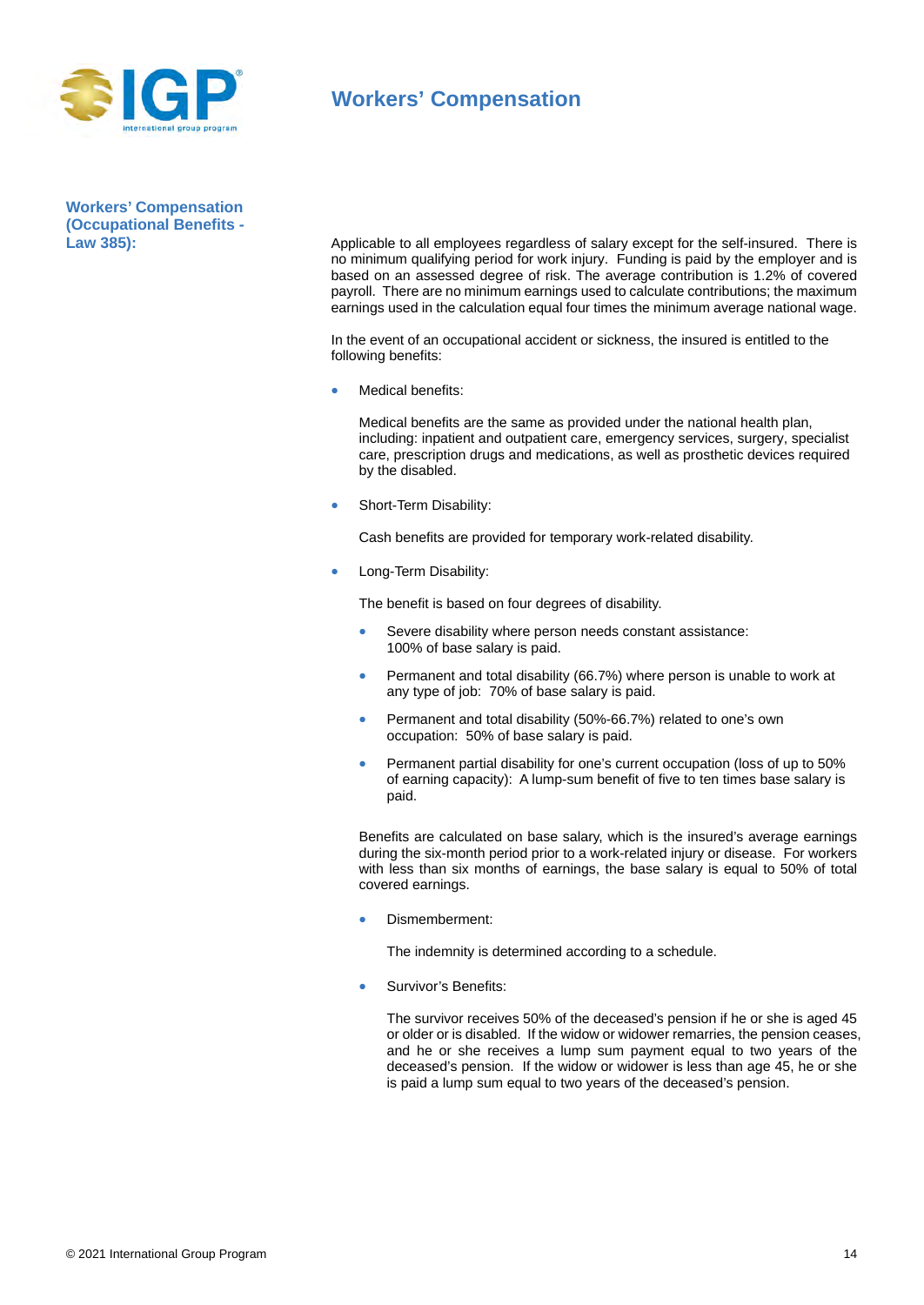

# **Workers' Compensation**

• Orphans' Benefits:

Each orphan under age 18 (21 if a full-time student) receives 20% of the deceased's pension. There is no age limit if the orphan is disabled.

• Burial Benefit:

In the event of accidental death, the survivor will receive a benefit to help defray the burial expenses.

For more information, please see the website of the Superintendent of Health and Labor Risks (SISALRIL): [www.sisalril.gov.do](http://www.sisalril.gov.do/)

**Family Allowance:** A benefit provided to unemployed single mothers with unmarried children under age 18 (21 if a student, no age limit if disabled), who do not have the means to meet their basic needs.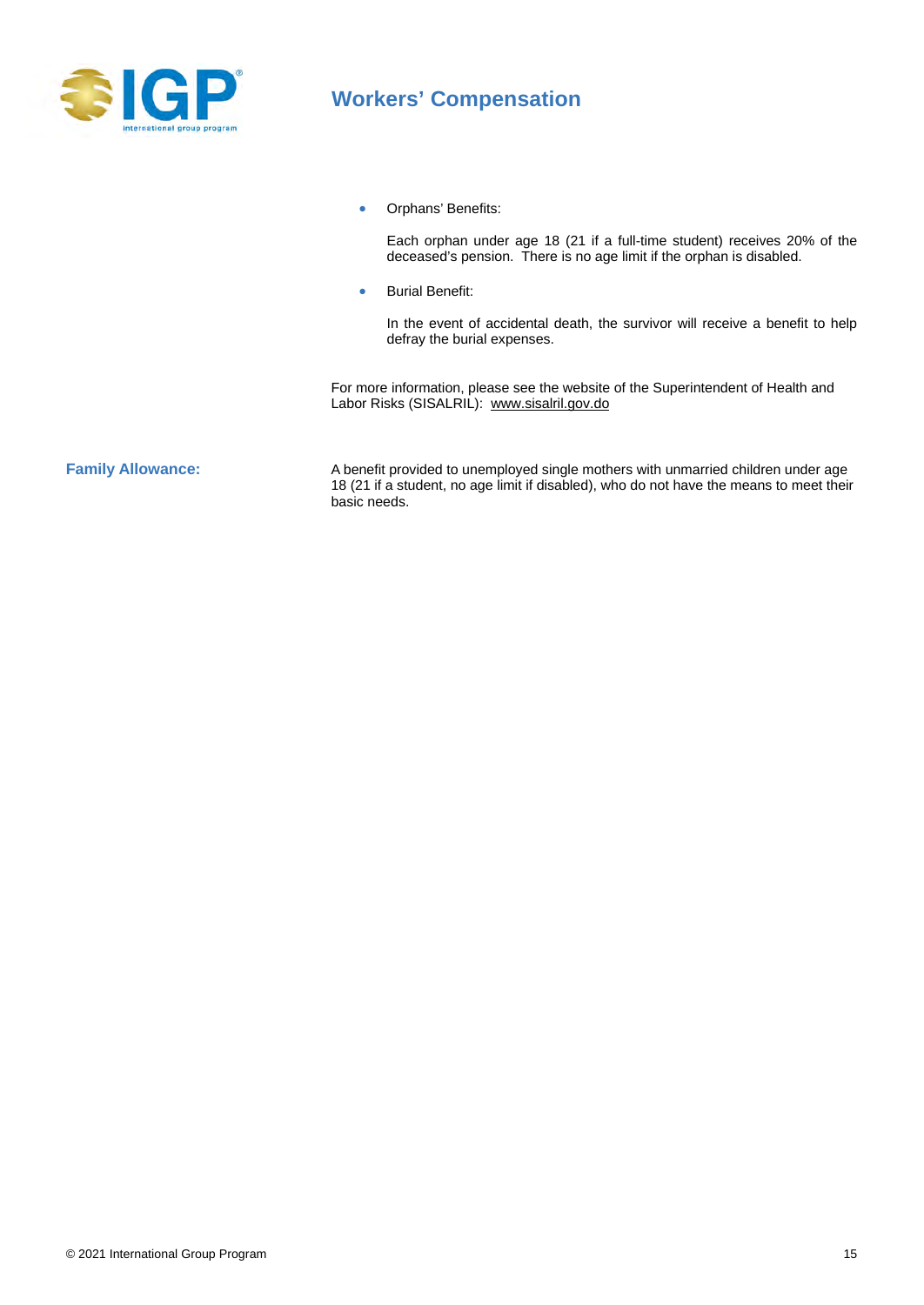

# **Labor Code**

| <b>Annual Bonus:</b>         | Employees participate in 10% of the company's before-tax profit. The bonus must<br>be paid within 90-120 days after closing the books and is calculated according to<br>the following: |                                                                                                                                                                                                                                                                                                                                                                                                         |  |
|------------------------------|----------------------------------------------------------------------------------------------------------------------------------------------------------------------------------------|---------------------------------------------------------------------------------------------------------------------------------------------------------------------------------------------------------------------------------------------------------------------------------------------------------------------------------------------------------------------------------------------------------|--|
|                              | Employees with less than<br>3 years of service:                                                                                                                                        | 1 1/2 times monthly basic salary                                                                                                                                                                                                                                                                                                                                                                        |  |
|                              | Employees with more than<br>3 years of service:                                                                                                                                        | 2 times monthly basic salary                                                                                                                                                                                                                                                                                                                                                                            |  |
| <b>Christmas Salary:</b>     |                                                                                                                                                                                        | On or before the 20 <sup>th</sup> of December, each employee in the Dominican Republic is<br>entitled to receive a Christmas Salary. The payment is equal to 1/12 of regular<br>earnings. Regular earnings exclude overtime pay, annual bonus, tips, commissions,<br>etc. The Christmas Salary is exempt from income tax.                                                                               |  |
| <b>Monthly Minimum Wage:</b> |                                                                                                                                                                                        | Please see <b>Contributions</b> for more information.                                                                                                                                                                                                                                                                                                                                                   |  |
| <b>Maternity Leave:</b>      |                                                                                                                                                                                        | Pregnant employees have the right to paid maternity leave beginning six weeks prior<br>to delivery date and extending six weeks after the birth.                                                                                                                                                                                                                                                        |  |
| <b>Termination of</b>        |                                                                                                                                                                                        |                                                                                                                                                                                                                                                                                                                                                                                                         |  |
| <b>Employment:</b>           |                                                                                                                                                                                        | For justified terminations, an indemnity is paid as follows:                                                                                                                                                                                                                                                                                                                                            |  |
|                              | Employees with 3 to 6<br>months of service:                                                                                                                                            | 6 days' basic salary                                                                                                                                                                                                                                                                                                                                                                                    |  |
|                              | Employees with 6 months<br>to 1 year of service: 13 days' basic salary                                                                                                                 |                                                                                                                                                                                                                                                                                                                                                                                                         |  |
|                              | Employees with 1 to 5<br>years of service:                                                                                                                                             | 21 days' basic salary for each year of service                                                                                                                                                                                                                                                                                                                                                          |  |
|                              | Employees with over<br>5 years of service:                                                                                                                                             | 23 days' basic salary for each year of service                                                                                                                                                                                                                                                                                                                                                          |  |
|                              |                                                                                                                                                                                        | Special protection is provided to pregnant employees. The Labor Code forbids<br>termination of an employee during pregnancy, as well as during the three months<br>following the birth of the child. Should the employer terminate said employee either<br>with or without cause, the employer will be legally required to pay the equivalent of<br>five months of salary in addition to severance pay. |  |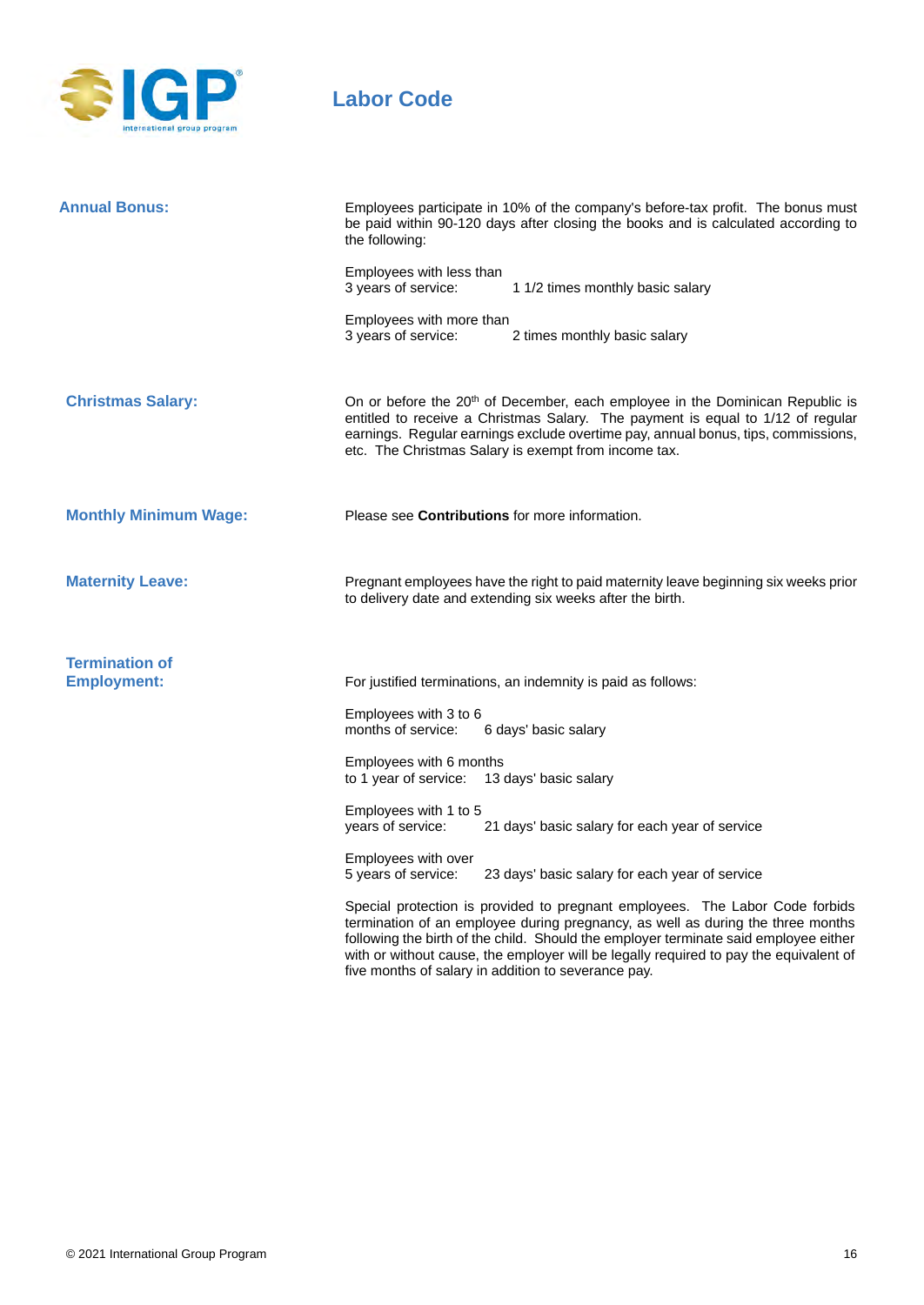

# **Labor Code**

|                     | Each employee is entitled to a vacation with pay as follows: |  |
|---------------------|--------------------------------------------------------------|--|
| More than 5 months  | 6 days                                                       |  |
| More than 6 months  | 7 days                                                       |  |
| More than 7 months  | 8 days                                                       |  |
| More than 8 months  | 9 days                                                       |  |
| More than 9 months  | 10 days                                                      |  |
| More than 10 months | 11 days                                                      |  |
| More than 11 months | 12 days                                                      |  |
| More than 12 months | 14 days                                                      |  |
| After 5 years       | 18 days                                                      |  |
|                     |                                                              |  |

# Pasivo Laboral<br>(Law No. 80, Art. 66)

In case of the death of an active employee, a benefit will be paid to the heirs of the deceased and not to a designated beneficiary. The payment must be made directly by the employer based on the following schedule contained in Article 72 of the Labor Code.

| From 3 to 6 months:         | 5 days of basic salary  |
|-----------------------------|-------------------------|
| From 6 months up to a year: | 10 days of basic salary |
| For each full year:         | 15 days of basic salary |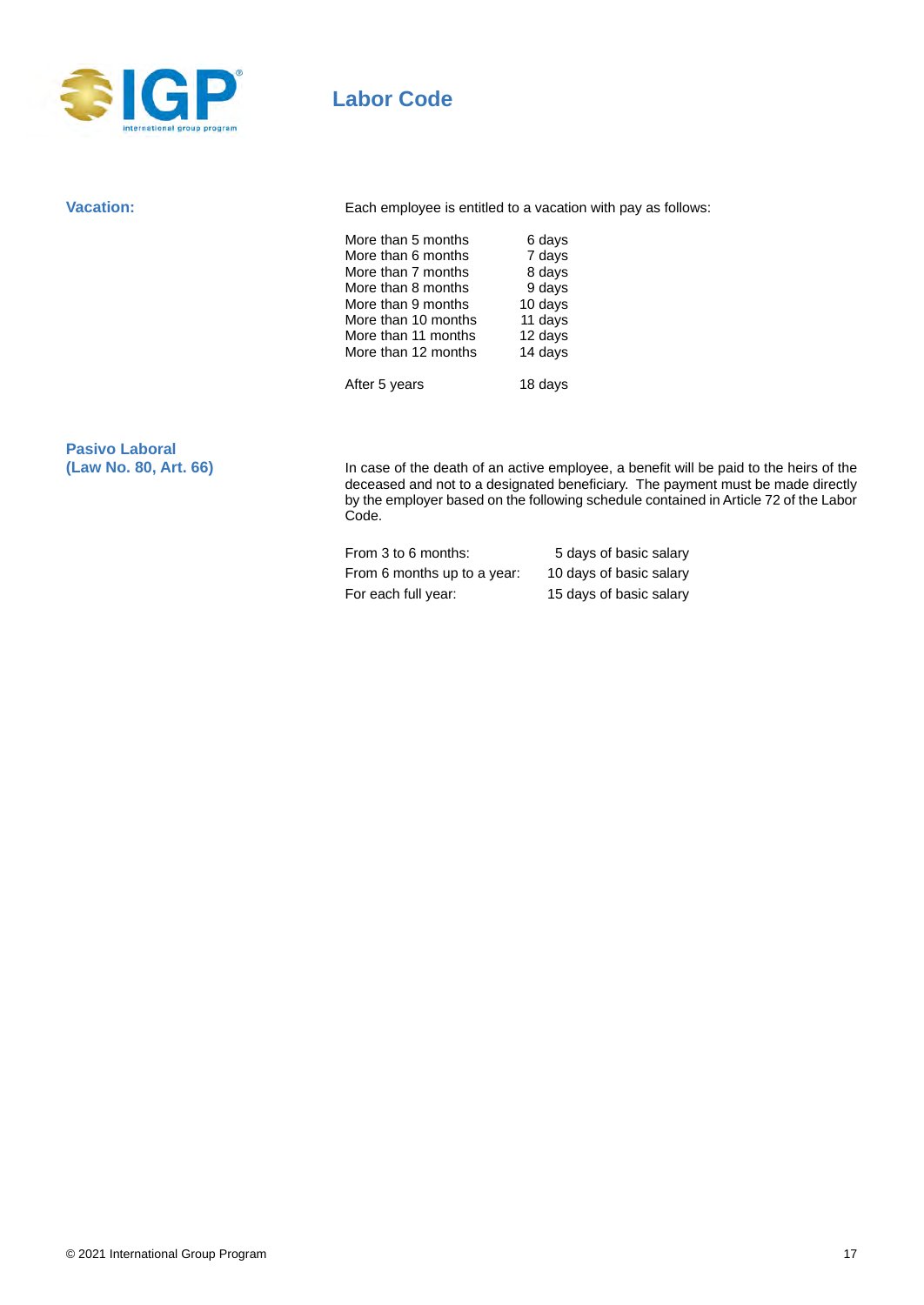

| <b>Type of Insurance</b>                                                               | <b>Contributions</b>                                                                                                                            | <b>Benefits</b>                                                                                                                                                         |
|----------------------------------------------------------------------------------------|-------------------------------------------------------------------------------------------------------------------------------------------------|-------------------------------------------------------------------------------------------------------------------------------------------------------------------------|
| <b>Social Security</b><br>Social Security taxes are based on the<br>employee's salary. | <i>Employer:</i><br>The employer contributes 7.09% for<br>health and 7.10% for retirement and<br>disability.                                    | For calculating the complementary<br>tax, employees can deduct disability<br>and life insurance premium payments<br>totaling up to a maximum of 10% of<br>their income. |
|                                                                                        | Employee:<br>The employee contributes 3.04% for<br>health and 2.87% for retirement and<br>disability, which is withheld from his or<br>her pay. | Medical and dental expenses and, in<br>certain cases, insurance coverage<br>payments to companies native of the<br>Dominican Republic are also<br>deductible.           |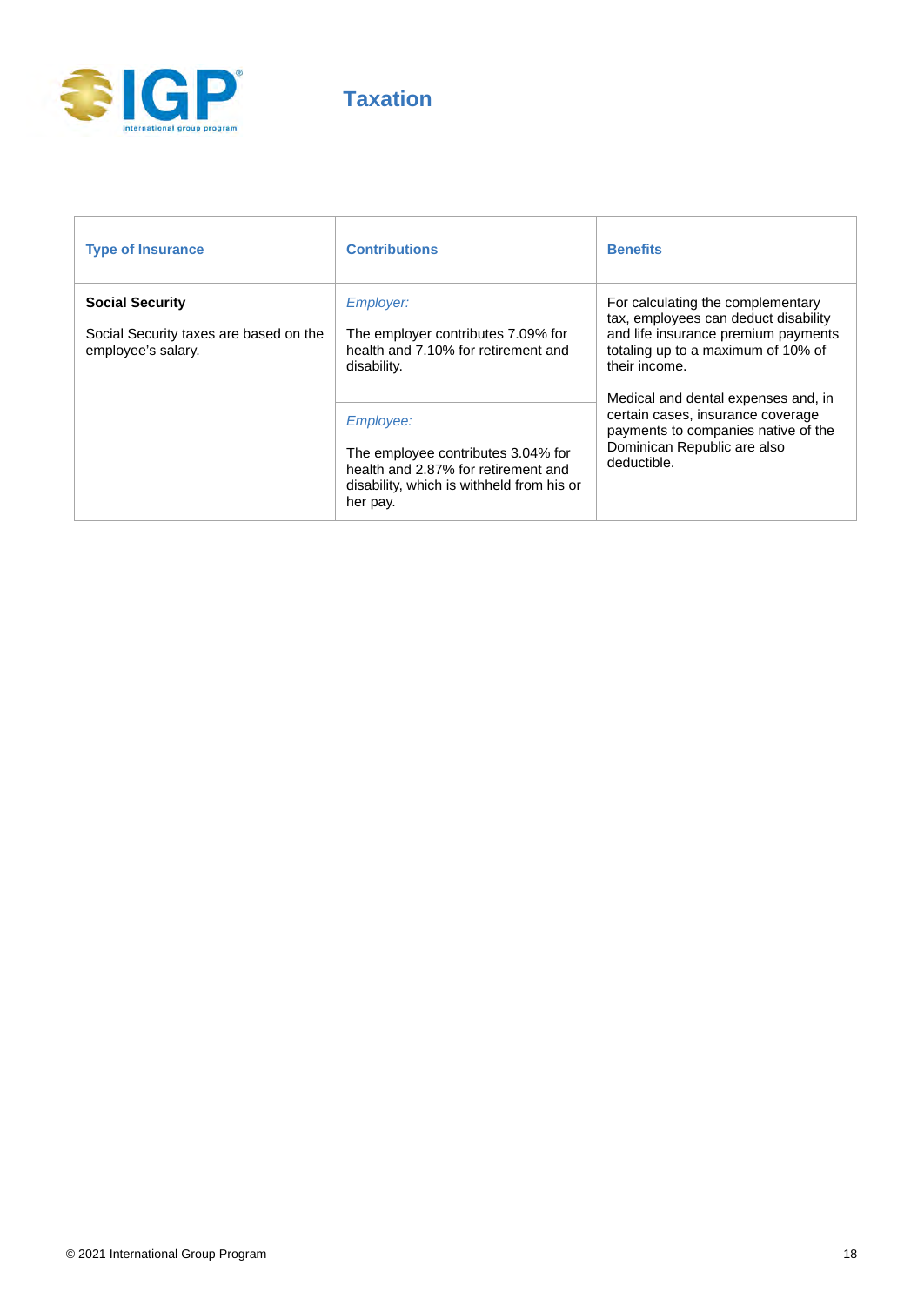

# **Sample Employee Benefit Plans**

### <span id="page-18-0"></span>**Group Life Insurance:**

| Eligibility:                           | All private employees including factory workers, mechanics, messengers, airline<br>personnel, janitors, warehouse employees, drivers, night watchmen, administrative,<br>managerial and executive staff.         |                                                                      |
|----------------------------------------|------------------------------------------------------------------------------------------------------------------------------------------------------------------------------------------------------------------|----------------------------------------------------------------------|
| Death Benefit:                         | Benefit as multiple of salary: 24 times monthly salary; minimum benefit equals<br>DOP 100,000 to a maximum of DOP 10,800,000<br><b>Or</b><br>Benefit as a flat amount: A flat sum based on monthly salary range: |                                                                      |
|                                        |                                                                                                                                                                                                                  |                                                                      |
|                                        |                                                                                                                                                                                                                  |                                                                      |
|                                        | Salary<br>DOP $2,800 - 4,743$<br>DOP 4,744 $-$ 10,246<br>DOP $10,247 - 24,554$<br>DOP 24,555 +                                                                                                                   | Benefit<br>50,000<br>100,000<br>200,000<br>500,000                   |
|                                        |                                                                                                                                                                                                                  | Minimum benefit is DOP 50,000 with a maximum benefit of DOP 500,000. |
| Accidental Death and<br>Dismemberment: | An amount equal to the death benefit.                                                                                                                                                                            |                                                                      |
| Permanent and<br>Total Disability:     | An amount equal to the death benefit.                                                                                                                                                                            |                                                                      |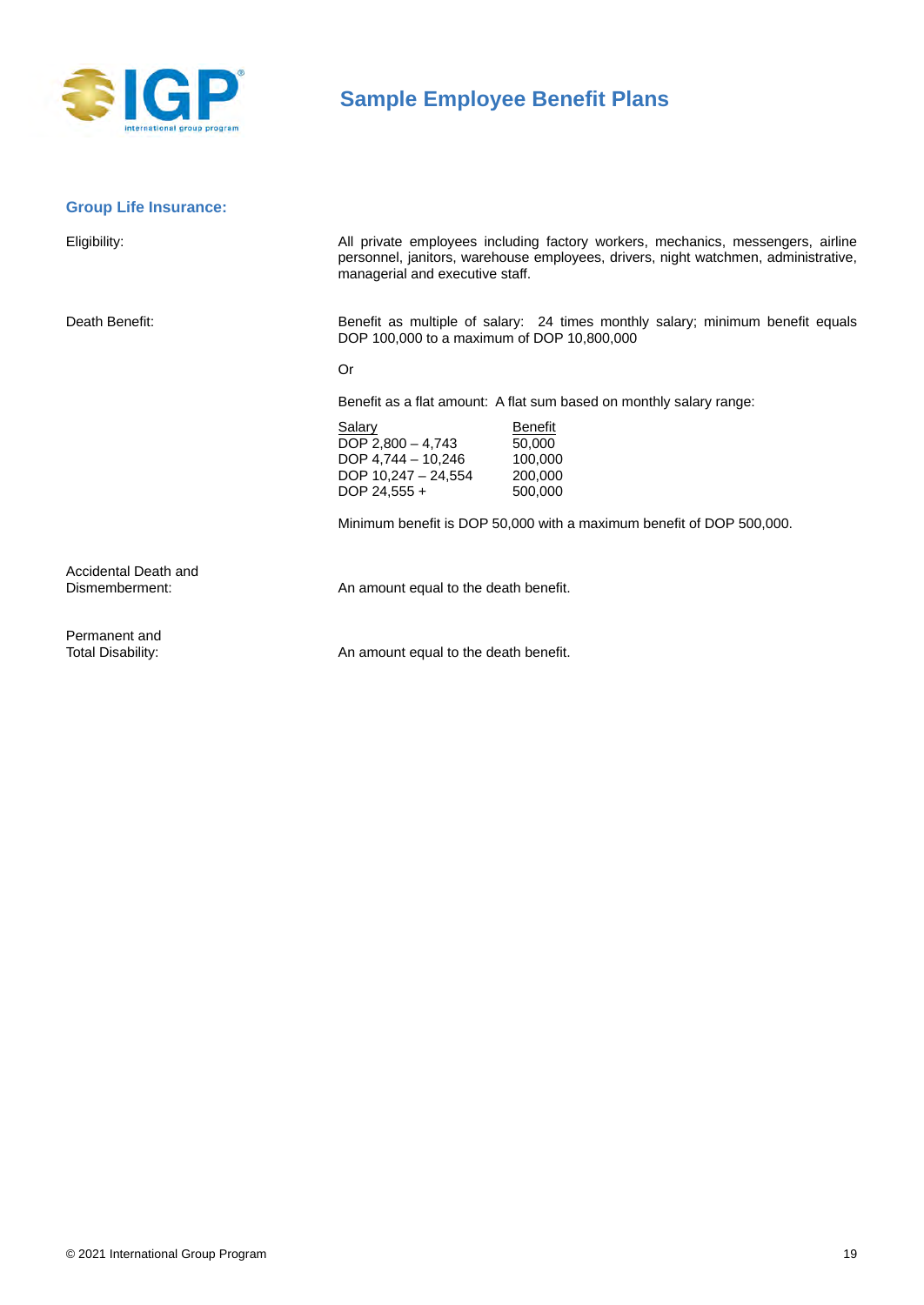

# **Sample Employee Benefit Plans**

| <b>Group Health Insurance:</b>                            | Group plans range from Basic Medical Plans to Premium Executive Plans with<br>Major Medical Benefits.                 |
|-----------------------------------------------------------|-----------------------------------------------------------------------------------------------------------------------|
| Eligibility:                                              | All Employees.                                                                                                        |
| <b>Hospitalization Benefits</b>                           |                                                                                                                       |
| Daily Hospital:                                           | Basic Plans: DOP 2,500<br>Executive Plans: DOP 4,000<br>Room and Board: Without limit as to days of hospitalization   |
| In-Hospital-<br>Physician's Care:                         | Basic Plan: DOP 2,000 per day<br>Executive Plans: Negotiated fees with hospitals and doctors - 100%<br>reimbursement. |
| Hospital Services -<br>Including X-ray and<br>Laboratory: | All Plans: 100% reimbursement                                                                                         |
| Surgical Reimbursement                                    | Negotiated fees with hospitals and doctors - according to schedule:<br>100% reimbursement.                            |
| Intensive Care:                                           | Basic Plans: 100% reimbursement up to DOP 3,000 per day<br>Executive Plans: 100% reimbursement                        |
| In-Patient Psychiatric:                                   | <b>Executive Plans:</b> Same as any other disability                                                                  |
| Catastrophic Illness:                                     | Basic Plans: DOP 350,000<br>Executive Plans: DOP 750,000 + DOP 250,000 under Major Medical                            |
| Maximum per Event per<br>Insured:                         | Basic Plans: DOP 250,000<br>Executive Plans: Unlimited based on plan coverage.                                        |
| <b>Maternity:</b>                                         | All Plans: 100% reimbursement for normal and Caesarean births and nursery.                                            |
| Newborns with Problems:                                   | Basic Plans: Limited to the maternity maximum<br>Executive Plans: With Major Medical Coverage to 80%                  |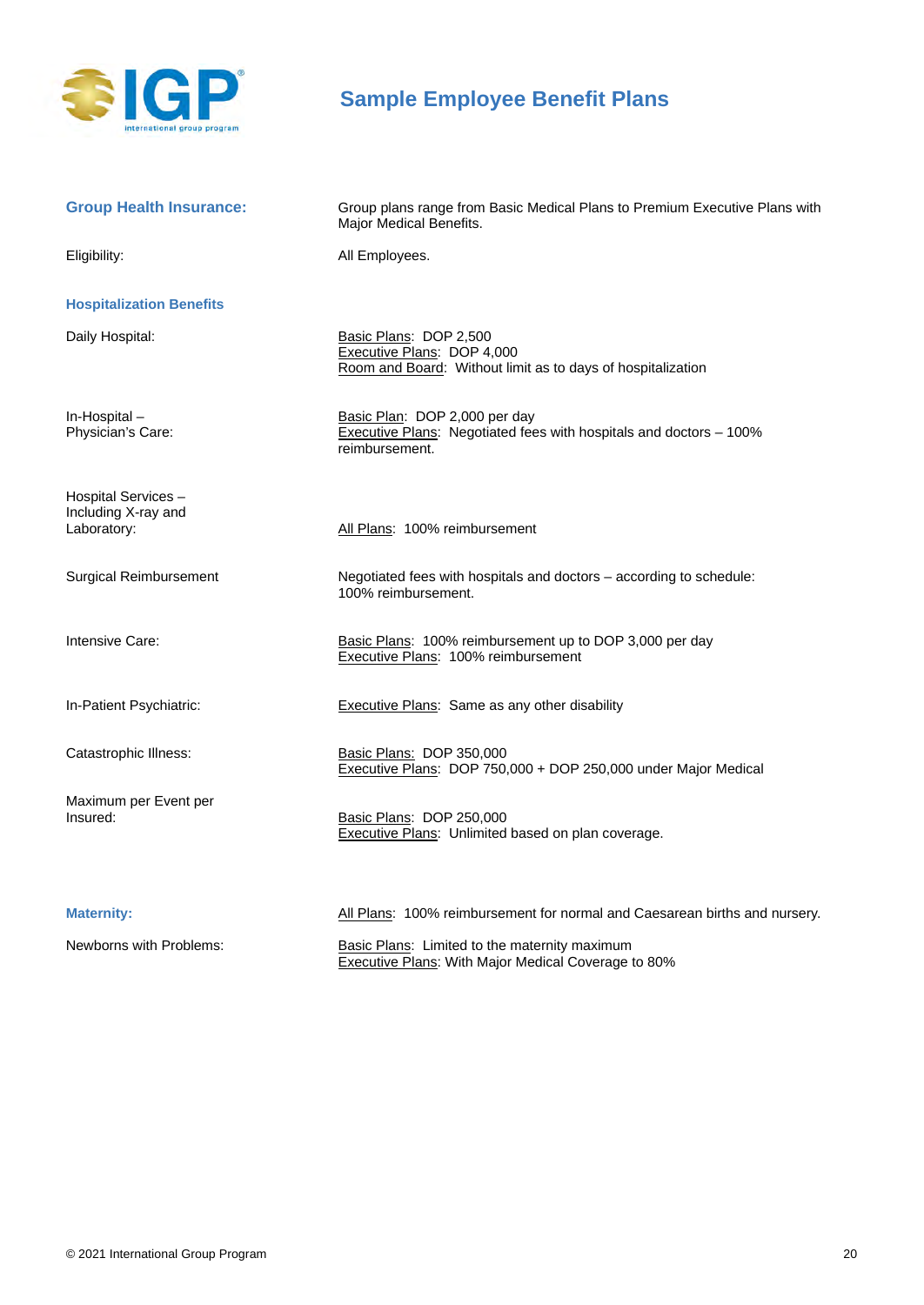

**Out-Patient Benefits:**

# **Sample Employee Benefit Plans**

| Consultations:                                                             | All Plans: Without limit                                                                                                                                                                                                                                                                                                              |
|----------------------------------------------------------------------------|---------------------------------------------------------------------------------------------------------------------------------------------------------------------------------------------------------------------------------------------------------------------------------------------------------------------------------------|
| Psychiatric/Psychological<br>Consultations:                                | Basic Plans: DOP 1,000 per consult; annual maximum of DOP 5,000<br>Executive Plans: DOP 1,000 per consult; annual maximum of DOP 20,000                                                                                                                                                                                               |
| Physical Therapy:                                                          | All Plans: 20 visits per year per insured                                                                                                                                                                                                                                                                                             |
| Laboratory Tests and X-rays:                                               | Basic Plans: 80% with DOP 12,000 annual maximum per insured<br>Executive Plans: 80% without limit                                                                                                                                                                                                                                     |
| <b>Specialist Tests:</b>                                                   | Basic Plans: 80% with DOP 10,000 annual maximum per insured<br><b>Executive Plans: 80% without limit</b>                                                                                                                                                                                                                              |
| Vaccines for Children under 10:                                            | All Plans: (1) covered 100% under the health care plan; (2) 80% under the<br>Special Prepaid Health Plan; (3) 80% additional vaccines up to DOP 6,000;<br>coverage via rebate (DOP 2,000 for reimbursement).                                                                                                                          |
| Emergencies:                                                               | All Plans: Accident - 100%; Illness - 80%                                                                                                                                                                                                                                                                                             |
| Reimbursement Outside of<br>Network Providers and<br>Country of Residence: | <b>Basic Plans:</b> Applies only to emergencies and payment according to Medical<br>Reimbursement Tables (T.H.M.)<br>Executive Plans: Applies to all issues; reimbursement equal two times the<br>Medical Reimbursement Tables (T.H.M.)                                                                                               |
| <b>Optional Services:</b>                                                  | All Plans: Ambulance (by land); Ophthalmology; Dental; and Funeral Services (to<br>DOP 50,000)<br>Executive Plans: Ambulance (by air)                                                                                                                                                                                                 |
| <b>Major Medical:</b>                                                      | Executive Plans: Provides comprehensive services and includes coverage for<br>catastrophic illnesses and newborns with problems.                                                                                                                                                                                                      |
|                                                                            | Depending on the terms of the contract, Major Medical coverage on Executive<br>Plans also provides cover for orthopedic supplies, hospital bed rental, private<br>nursing, prosthesis, out-patient anesthesia services, blood transfusions and blood<br>products, high-cost diseases, organ transplants, nutrition, sleep apnea, etc. |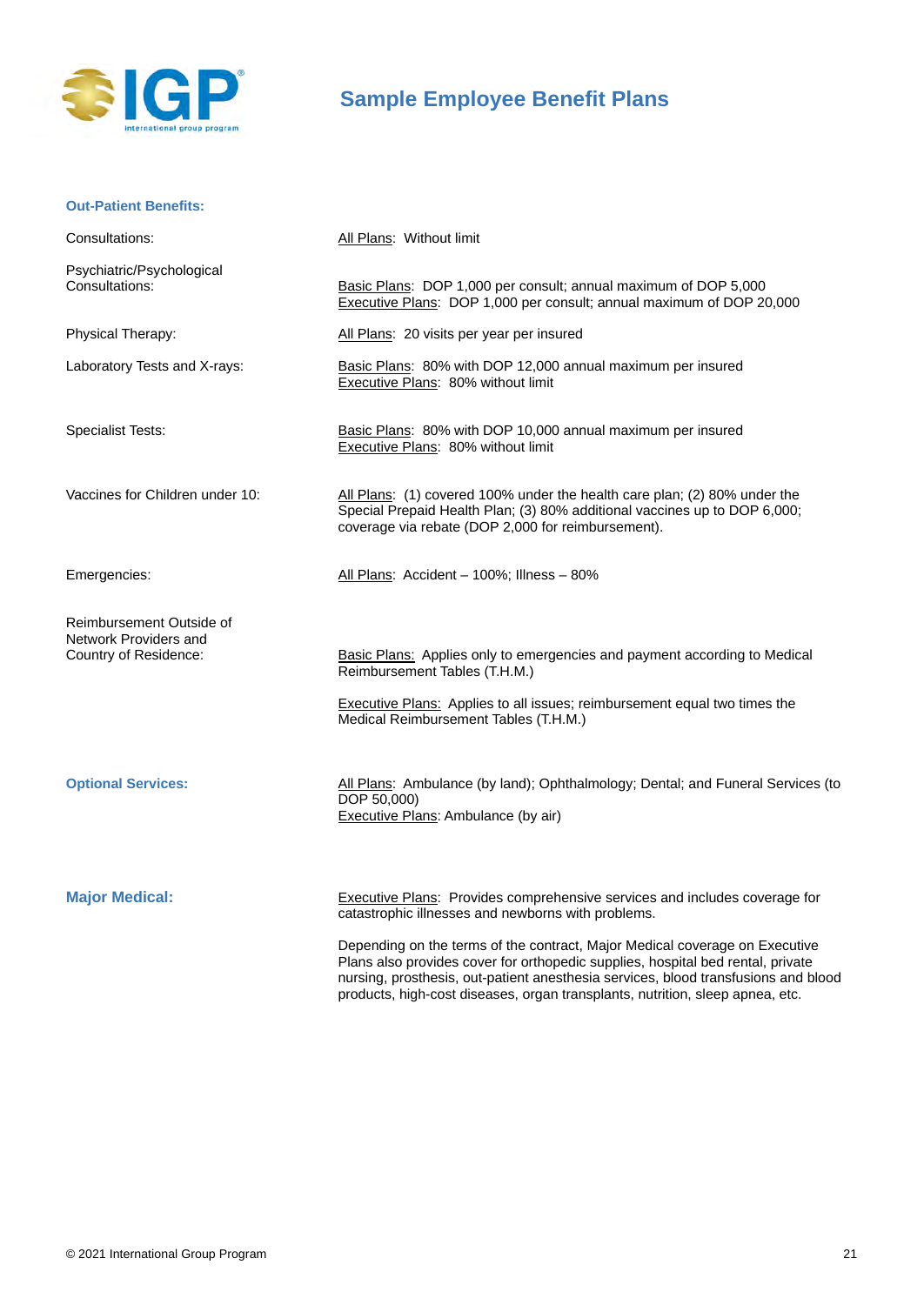

### **Sample Medical Insurance Plan**

| <b>Inpatient Hospital Care</b>                                                                    | <b>Example</b>       | <b>Outpatient Hospital and</b><br><b>Ambulatory services</b>             | <b>Example</b>                     | <b>Maternity</b>                           | <b>Example</b> |
|---------------------------------------------------------------------------------------------------|----------------------|--------------------------------------------------------------------------|------------------------------------|--------------------------------------------|----------------|
| Room & Board                                                                                      | DOP 3.500<br>per day | <b>Medical Appointments</b>                                              | Unlimited                          | Normal Delivery and C-<br>Section          | 100%           |
| Medications                                                                                       | 100%                 | Psychiatric / Psychologist<br>Appointments                               | DOP 25 per visit                   | Pediatric fees and<br>newborn nursery care | 100%           |
| <b>Medical Supplies</b><br>(x-rays, lab tests,<br>syringes and needles)                           | 100%                 | <b>Physical Therapies</b>                                                | 20 per calendar<br>year per person | Newborns with<br>complications             | 80%            |
| Professional fees<br>(surgical and anesthesia).<br>According to Professional<br>Fees Chart (PFC). | 100%                 | X-rays and lab tests                                                     | Unlimited.<br>80% coverage         |                                            |                |
| In-Room Doctor<br><b>Visitations</b>                                                              | 100%                 | <b>Screening Procedures</b><br>(mammograms,<br>electrocardiograms, etc.) | Unlimited.<br>80% coverage         |                                            |                |
| <b>Intensive Care Unit</b>                                                                        | 100%                 | Immunizations<br>(children under 10)                                     | 80%                                |                                            |                |
| <b>Catastrophic Cases</b>                                                                         | Up to<br>DOP 800,000 | <b>Emergency Room</b>                                                    | Accident: 100%<br>Sickness: 80%    |                                            |                |
| Maximum per Case<br><b>Benefit</b>                                                                | Unlimited            | Reimbursements for expenses<br>incurred out of network and<br>abroad     | In every benefit                   |                                            |                |
|                                                                                                   |                      | Ambulance Services, Vision<br>Care, Primary Dental Plan,<br>Funeral      | Up to<br>DOP 50,000                |                                            |                |

Plans can be tailored to the specific needs of the client, based on the coverages listed above.

Approximately 55% of companies offer private health and life insurance.

Private medical and life insurance plans are necessary because:

- Lack of control with healthcare services providers
- Limited benefit levels
- Insufficient premium
- Medical needs without coverage
- Need for complementary health plans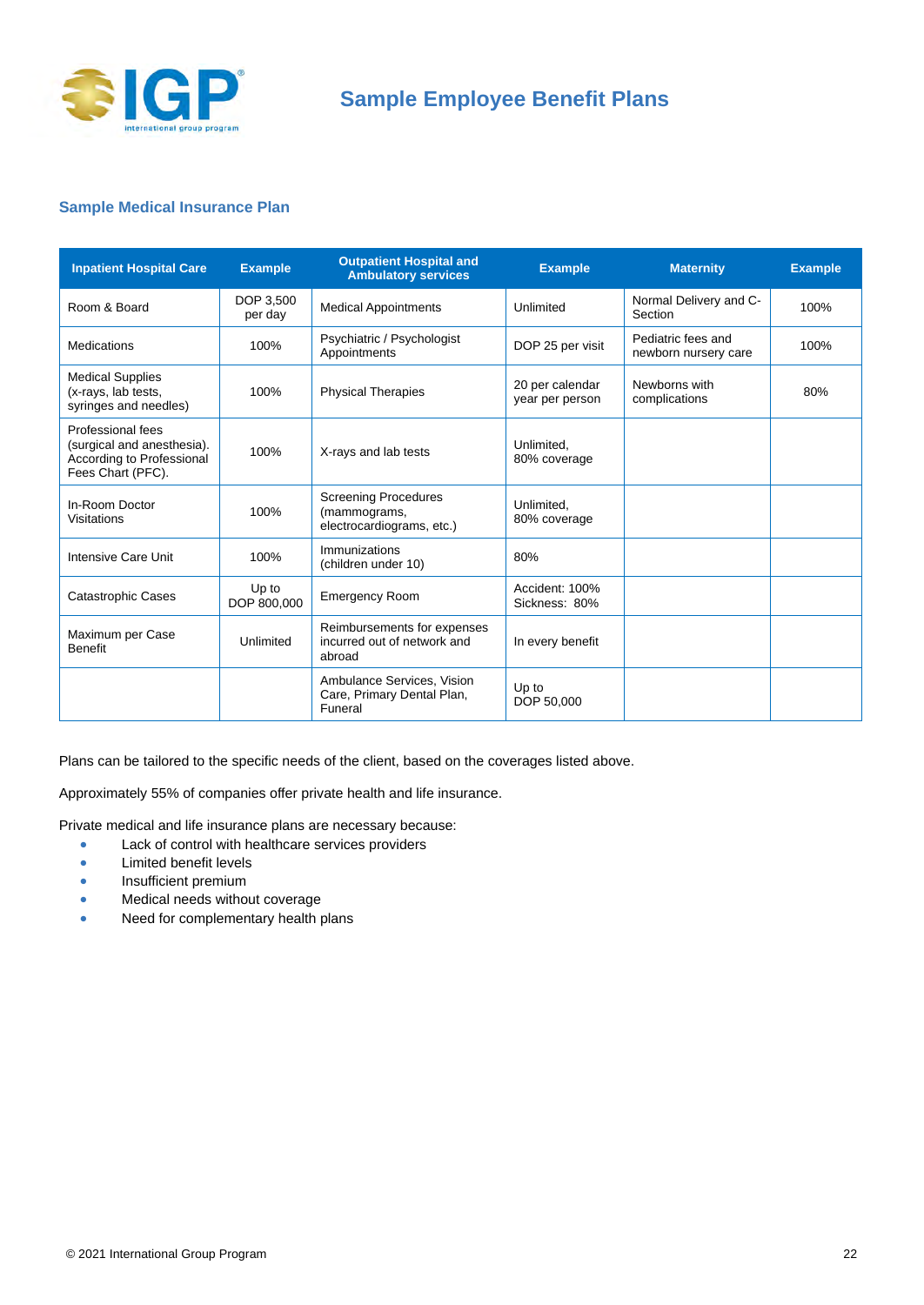

# **Useful Links**

| <b>National Social Security Council (CNSS)</b>                                     | www.cnss.gob.do                                                          |
|------------------------------------------------------------------------------------|--------------------------------------------------------------------------|
| Superintendent of Pensions                                                         | www.sipen.gov.do                                                         |
| Superintendent of Health and Labor Risks<br>(SISALRIL)                             | www.sisalril.gov.do                                                      |
|                                                                                    |                                                                          |
| For economic information, visit the website<br>of the Central Bank                 | www.bancentral.gov.do                                                    |
| For economic information, visit the website<br>of Oficina Nacional de Estadísticas | www.one.gov.do                                                           |
|                                                                                    |                                                                          |
| CIA World Factbook - Demographic &<br>Macro-Economic Information                   | https://www.cia.gov/the-world-factbook/countries/dominican-<br>republic/ |
|                                                                                    |                                                                          |
| For more information about<br>MAPFRE BHD Compañía de Seguros, visit:               | www.mapfrebhd.com.do<br>(Information available in Spanish.)              |
| For more information about<br><b>MAPFRE Salud ARS, S.A., visit:</b>                | www.arspalic.com.do<br>(Information available in Spanish.)               |